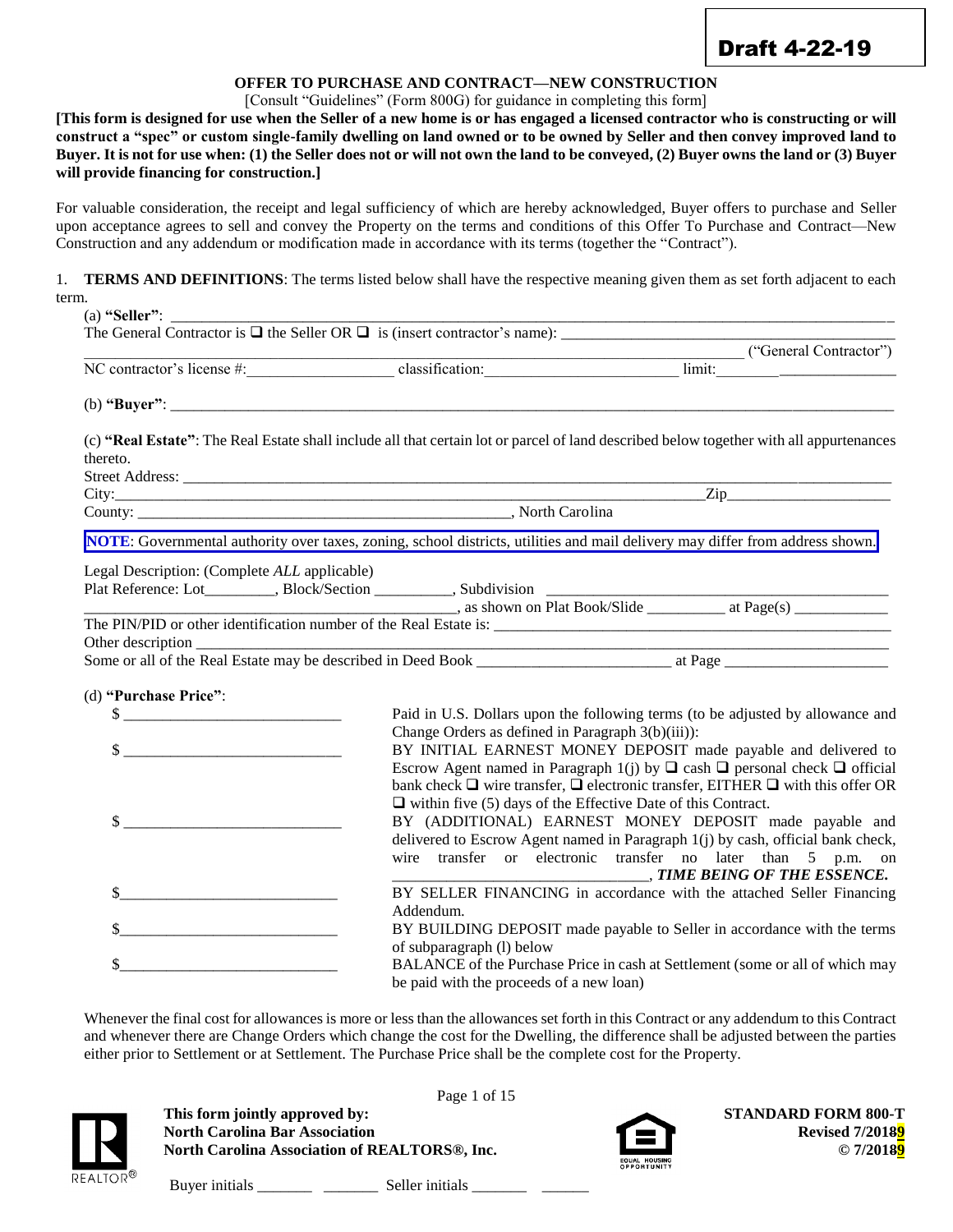Should Buyer fail to deliver any Initial Earnest Money Deposit by their due dates, or should any check or other funds paid by Buyer be dishonored, for any reason, by the institution upon which the payment is drawn, Buyer shall have one (1) banking day after written notice to deliver cash, official bank check, wire transfer or electronic transfer to the payee. In the event Buyer does not timely deliver the required funds, Seller shall have the right to terminate this Contract upon written notice to Buyer.

(e) **"Pre-Construction Evaluation Period"**: The period beginning on the Effective Date and extending through 5 p.m. on \_\_\_\_\_\_\_\_\_\_\_\_\_\_\_\_\_\_\_\_\_\_\_\_\_\_\_\_\_\_\_\_, *TIME BEING OF THE ESSENCE*.

(f) "**Dwelling**"**:** Seller shall complete construction of a single family dwelling and related improvements to be constructed on the Real Estate in accordance with the Plans and Specifications agreed to by Seller and Buyer.

(g) "**Property**": The Property shall mean the Real Estate described in 1(c) plus the Dwelling described in 1(f).

#### (h) **"Plans and Specifications"**:

**NOTE: All site plans, drawings, floor plans, landscape plans, schedule of allowances, description of materials and specification lists should either be listed with copies attached as exhibits OR described with specificity (title of document, date, number of pages, designer, etc.) so they can be clearly identified and referenced**:

\_\_\_\_\_\_\_\_\_\_\_\_\_\_\_\_\_\_\_\_\_\_\_\_\_\_\_\_\_\_\_\_\_\_\_\_\_\_\_\_\_\_\_\_\_\_\_\_\_\_\_\_\_\_\_\_\_\_\_\_\_\_\_\_\_\_\_\_\_\_\_\_\_\_\_\_\_\_\_\_\_\_\_\_\_\_\_\_\_\_\_\_\_\_\_\_\_\_\_\_\_\_\_ \_\_\_\_\_\_\_\_\_\_\_\_\_\_\_\_\_\_\_\_\_\_\_\_\_\_\_\_\_\_\_\_\_\_\_\_\_\_\_\_\_\_\_\_\_\_\_\_\_\_\_\_\_\_\_\_\_\_\_\_\_\_\_\_\_\_\_\_\_\_\_\_\_\_\_\_\_\_\_\_\_\_\_\_\_\_\_\_\_\_\_\_\_\_\_\_\_\_\_\_\_\_\_ \_\_\_\_\_\_\_\_\_\_\_\_\_\_\_\_\_\_\_\_\_\_\_\_\_\_\_\_\_\_\_\_\_\_\_\_\_\_\_\_\_\_\_\_\_\_\_\_\_\_\_\_\_\_\_\_\_\_\_\_\_\_\_\_\_\_\_\_\_\_\_\_\_\_\_\_\_\_\_\_\_\_\_\_\_\_\_\_\_\_\_\_\_\_\_\_\_\_\_\_\_\_\_ \_\_\_\_\_\_\_\_\_\_\_\_\_\_\_\_\_\_\_\_\_\_\_\_\_\_\_\_\_\_\_\_\_\_\_\_\_\_\_\_\_\_\_\_\_\_\_\_\_\_\_\_\_\_\_\_\_\_\_\_\_\_\_\_\_\_\_\_\_\_\_\_\_\_\_\_\_\_\_\_\_\_\_\_\_\_\_\_\_\_\_\_\_\_\_\_\_\_\_\_\_\_\_

(i) **"Earnest Money Deposit"**: The Initial Earnest Money Deposit, the Additional Earnest Money Deposit and any other earnest monies paid or required to be paid in connection with this transaction, collectively the "Earnest Money Deposit", shall be deposited and held in escrow by Escrow Agent until Closing, at which time it will be credited to Buyer, or until this Contract is otherwise terminated. In the event: (1) this offer is not accepted; or (2) a condition of any resulting contract is not satisfied, then the Earnest Money Deposit shall be refunded to Buyer. In the event of breach of this Contract by Seller, the Earnest Money Deposit shall be refunded to Buyer upon Buyer's request, but such return shall not affect any other remedies available to Buyer for such breach. In the event of breach of this Contract by Buyer, then without limiting any other remedies available to Seller for such breach, the Earnest Money Deposit shall be applied to such damages as Seller may be legally entitled to recover for such breach, and the balance of the Earnest Money Deposit, if any, shall be refunded to Buyer upon Buyer's request. If legal proceedings are brought by Buyer or Seller against the other to recover the Earnest Money Deposit, the prevailing party in the proceeding shall be entitled to recover from the non-prevailing party reasonable attorney fees and court costs incurred in connection with the proceeding.

(j) **"Escrow Agent"** (insert name): \_\_\_\_\_\_\_\_\_\_\_\_\_\_\_\_\_\_\_\_\_\_\_\_\_\_\_\_\_\_\_\_\_\_\_\_\_\_\_\_\_\_\_\_\_\_\_\_\_\_\_\_\_\_\_\_\_\_\_\_\_\_\_\_\_\_\_\_\_\_\_\_\_\_\_

**NOTE**: In the event of a dispute between Seller and Buyer over the disposition of the Earnest Money Deposit held in escrow, a licensed real estate broker ("Broker") is required by state law (and Escrow Agent, if not a Broker, hereby agrees) to retain the Earnest Money Deposit in the Escrow Agent's trust or escrow account until Escrow Agent has obtained a written release from the parties consenting to its disposition or until disbursement is ordered by a court of competent jurisdiction. Alternatively, if a Broker or an attorney licensed to practice law in North Carolina ("Attorney") is holding the Earnest Money Deposit, the Broker or Attorney may deposit the disputed monies with the appropriate clerk of court in accordance with the provisions of N.C.G.S. §93A-12.

THE PARTIES AGREE THAT A REAL ESTATE BROKERAGE FIRM ACTING AS ESCROW AGENT MAY PLACE THE EARNEST MONEY DEPOSIT IN AN INTEREST BEARING TRUST ACCOUNT AND THAT ANY INTEREST EARNED THEREON SHALL BE DISBURSED TO THE ESCROW AGENT MONTHLY IN CONSIDERATION OF THE EXPENSES INCURRED BY MAINTAINING SUCH ACCOUNT AND RECORDS ASSOCIATED THEREWITH.

(k) **"Effective Date"**: The date that: (i) the last one of Buyer and Seller has signed or initialed this offer or the final counteroffer, if any, and (ii) such signing or initialing is communicated to the party making the offer or counteroffer, as the case may be. The parties acknowledge and agree that the initials lines at the bottom of each page of this Contract are merely evidence of their having reviewed the terms of each page, and that the complete execution of such initials lines shall not be a condition of the effectiveness of this Agreement.

Page 2 of 15

**STANDARD FORM 800-T**

**Revised 7/20189 © 7/20189**

Buyer initials \_\_\_\_\_\_\_\_\_ \_\_\_\_\_\_\_\_\_\_ Seller initials \_\_\_\_\_\_\_\_ \_\_\_\_\_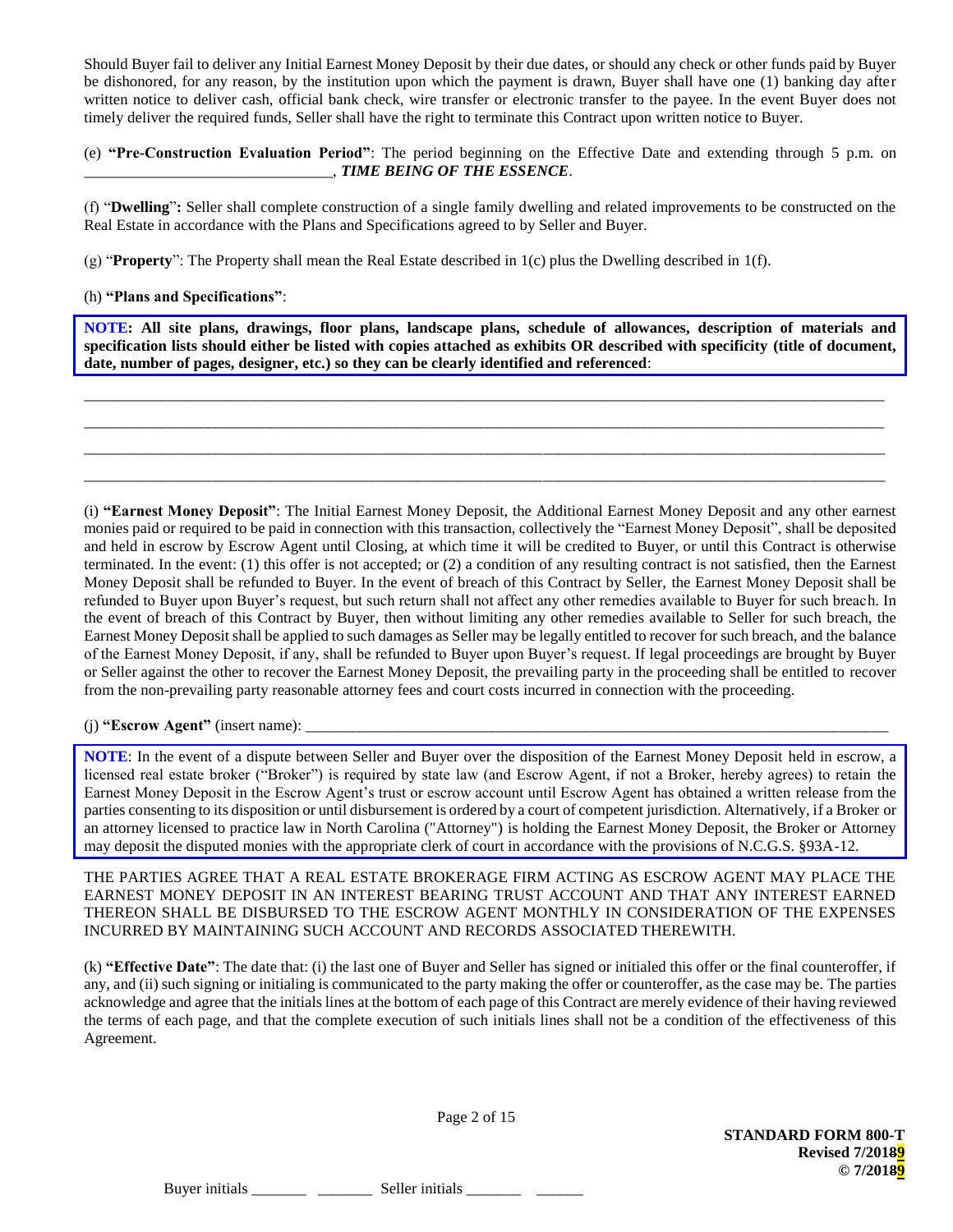(l) **"Building Deposit"**: The purpose of the Building Deposit, if any, shall be to compensate Seller for the cost of making the following special improvements: \_\_\_\_\_\_\_\_\_\_\_\_\_\_\_\_\_\_\_\_\_\_\_\_\_\_\_\_\_\_\_\_\_\_\_\_\_\_\_\_\_\_\_\_\_\_\_\_\_\_\_\_\_\_\_\_\_\_\_\_\_\_\_\_\_\_\_\_\_\_\_\_\_\_\_\_\_\_\_\_\_\_\_\_\_\_\_\_\_\_\_\_\_\_\_\_\_\_\_\_\_\_\_\_

\_\_\_\_\_\_\_\_\_\_\_\_\_\_\_\_\_\_\_\_\_\_\_\_\_\_\_\_\_\_\_\_\_\_\_\_\_\_\_\_\_\_\_\_\_\_\_\_\_\_\_\_\_\_\_\_\_\_\_\_\_\_\_\_\_\_\_\_\_\_\_\_\_\_\_\_\_\_\_\_\_\_\_\_\_\_\_\_\_\_\_\_\_\_\_\_\_\_\_\_\_\_\_\_ \_\_\_\_\_\_\_\_\_\_\_\_\_\_\_\_\_\_\_\_\_\_\_\_\_\_\_\_\_\_\_\_\_\_\_\_\_\_\_\_\_\_\_\_\_\_\_\_\_\_\_\_\_\_\_\_\_\_\_\_\_\_\_\_\_\_\_\_\_\_\_\_\_\_\_\_\_\_\_\_\_\_\_\_\_\_\_\_\_\_\_\_\_\_\_\_\_\_\_\_\_\_\_\_

The Building Deposit shall be paid to Seller (not Escrow Agent) promptly upon occurrence of both of the following events: (i) expiration of the Pre-Construction Evaluation Period and (ii) receipt by Buyer of documentary evidence of Seller's financial ability to construct the Dwelling. If the Building Deposit is to be payable in installments, the payments shall be made according to the following schedule (insert "0" or "N/A" if the Building Deposit will not be paid in installments or if no Building Deposit will be paid).

**NOTE**: The total of any installments should equal the amount of the Building Deposit set forth in Paragraph 1(d) above, if any:

| Date or event triggering payment: |
|-----------------------------------|
| Date or event triggering payment: |
| Date or event triggering payment: |
| Date or event triggering payment: |

**The Building Deposit is not a part of the Earnest Money Deposit and will be used by Seller in the construction of the special improvements described above.** The Building Deposit will be credited to the Purchase Price at Settlement. The Building Deposit shall be refundable only in the event of a material breach of the Contract by Seller, or if this Contract is terminated under paragraph 13.

Should Buyer fail to deliver the Building Deposit or any installment thereof in accordance with the terms of this subparagraph, Buyer shall have seven (7) days after written notice to deliver the Building Deposit or the installments to Seller. In the event Buyer does not timely deliver the Building Deposit, Seller shall have the right to terminate this Contract upon written notice to Buyer.

**WARNING**: In determining whether and how much Building Deposit Buyer is willing to pay, Buyer should carefully consider that even though Buyer may be legally entitled to a refund of the Building Deposit in the event of a material breach of this Contract by Seller, actual recovery of the Building Deposit may be difficult, time-consuming and/or costly if Seller is unable or unwilling to voluntarily refund the Building Deposit.

(m) **"Settlement"**: The proper execution and delivery to the closing attorney of all documents necessary to complete the transaction contemplated by this Contract, including the deed, settlement statement, deed of trust and other loan or conveyance documents, and payment of all funds necessary to complete such transaction.

(n) **"Settlement Date"** The parties agree that Settlement will take place on \_\_\_\_\_\_\_\_\_\_\_\_\_\_\_\_\_\_\_\_ (the "Settlement Date"), unless otherwise agreed in writing, at a time and place designated by Buyer. The parties acknowledge and understand that Settlement may be delayed for a number of reasons, including but not limited to: (i) an extension of the Pre-Construction Evaluation Period under paragraph  $2(e)$ ; (ii) a delay in construction under paragraph  $3(g)$ ; (iii) an unsatisfactory title update or the closing attorney's lack of authority to disburse funds under paragraph 1(o); or (iv) Seller's failure to perform any required correction, repair, treatment or remediation or other work that may be required under paragraph 4. In the event of a delay in Settlement, the Settlement Date will be extended by a reasonable time to account for the delay(s) experienced. Unless otherwise agreed in writing, there must be Substantial Completion of the Dwelling on or before the Settlement Date.

(o) **"Closing"**: The completion of the legal process which results in the transfer of title to the Property from Seller to Buyer. Closing includes the following steps: (1) the Settlement (defined above); (2) the completion of a satisfactory title update to the Property following the Settlement; (3) the closing attorney's receipt of authorization to disburse all necessary funds; and (4) recordation in the appropriate county registry of the deed(s) and deed(s) of trust, if any, which shall take place as soon as reasonably possible for the closing attorney after Settlement. Upon Closing, the proceeds of sale shall be disbursed by the closing attorney in accordance with the settlement statement and the provisions of Chapter 45A of the North Carolina General Statutes. If the title update should reveal unexpected liens, encumbrances or other title defects, or if the closing attorney is not authorized to disburse the lender's funds, then the Closing shall be suspended and the Settlement deemed delayed.

**WARNING**: The North Carolina State Bar has determined that the performance of most acts and services required for a closing constitutes the practice of law and must be performed only by an attorney licensed to practice law in North Carolina. State law prohibits unlicensed individuals or firms from rendering legal services or advice. Although non-attorney settlement agents may perform limited services in connection with a closing, they may not perform all the acts and services required to complete a closing. A closing involves significant legal issues that should be handled by an attorney. Accordingly it is the position of the North Carolina Bar Association and the North Carolina Association of REALTORS® that all buyers should hire an attorney licensed in North Carolina to perform a closing.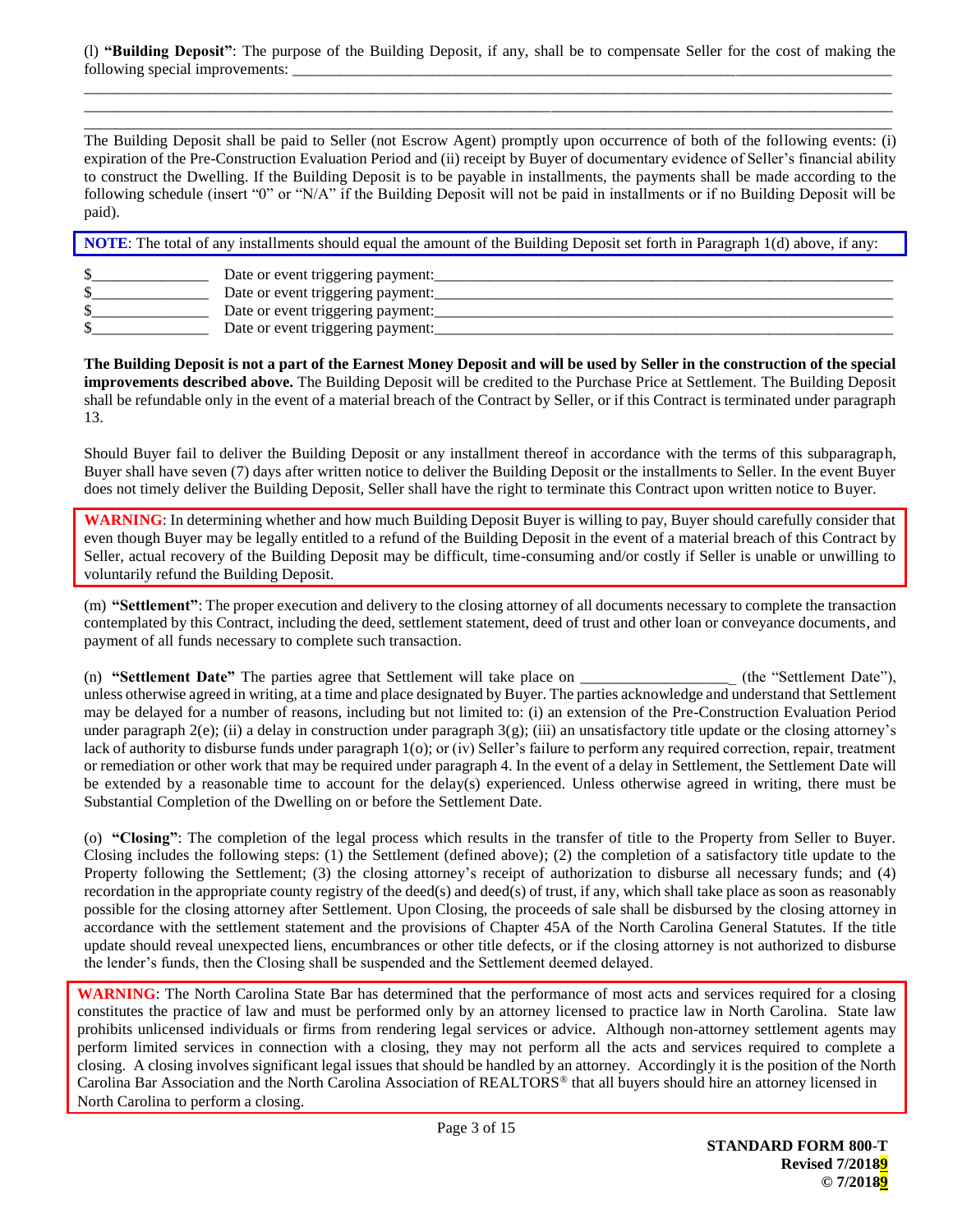(p) "**Special Assessments"**: A charge against the Property by a governmental authority in addition to ad valorem taxes and recurring governmental service fees levied with such taxes, or by an owners' association in addition to any regular assessment (dues), either of which may be a lien against the Property. A Special Assessment may be either proposed or confirmed.

"**Proposed Special Assessment**": A Special Assessment that is under formal consideration but which has not been approved prior to Settlement.

"**Confirmed Special Assessment**": A Special Assessment that has been approved prior to Settlement whether payable in a lump sum or future installments.

**NOTE:** Any Proposed and Confirmed Special Assessments must be identified by Seller in paragraph 9(b), and Buyer's and Seller's respective responsibilities for Proposed and Confirmed Special Assessments are addressed in paragraphs 8(a) and 10(k).

(q) "**Substantial Completion**": The completion of the construction of the Dwelling in accordance with the Plans and Specifications and any other special provisions that may be part of the Contract to the degree that: (i) it is habitable and broom-clean, (ii) a certificate of occupancy has been issued by the appropriate governmental authority having jurisdiction over the construction of the Dwelling and delivered to Buyer, and (iii) only Punch List Items remain to be corrected.

#### 2. **CONDITIONS APPLICABLE DURING PRE-CONSTRUCTION EVALUATION PERIOD**: During the Pre-Construction Evaluation Period, the following conditions shall apply:

#### (a) **Buyer Loan Condition:**  $\Box$  Not Applicable

Unless not applicable, Buyer's performance is contingent upon Buyer's ability to obtain a  $\Box$  FHA  $\Box$  VA (attach FHA/VA Financing Addendum) **Q** Conventional **Q Down Payment Assistance Program Q** Other: \_\_\_\_\_\_\_\_\_\_\_\_\_\_\_\_\_\_\_\_\_\_\_ loan at a **Q** Fixed Rate Adjustable Rate in the principal amount of \_\_\_\_\_\_\_\_\_\_\_\_\_\_\_\_\_\_\_\_\_\_\_\_\_\_\_\_\_\_\_ plus any financed VA Funding Fee or FHA MIP for a term of \_\_\_\_\_\_\_\_\_ year(s), at an initial interest rate not to exceed \_\_\_\_\_\_\_ % per annum, with mortgage loan discount points not to exceed \_\_\_\_% and with loan origination fee not to exceed \_\_\_\_% of the loan a loan discount points not to exceed  $\%$  and with loan origination fee not to exceed Buyer agrees pursue qualification for and approval of the Loan diligently and in good faith. Prior to the expiration of the Pre-Construction Evaluation Period, *TIME BEING OF THE ESSENCE,* Buyer shall have the right to terminate this Contract by delivering to Seller written notice of termination if Buyer, in Buyer's sole discretion, is not satisfied that the Loan will be approved and funded. If Buyer has timely delivered such notice, this Contract shall be terminated and all Earnest Money shall be refunded to Buyer. If Buyer fails to deliver such notice, then Buyer will be deemed to have waived this condition. Buyer shall provide documentary evidence to Seller that Buyer can obtain the Loan.

**NOTE**: Buyer's obligations under this Contract are not conditioned upon obtaining or closing any loan. **Some mortgage loan programs and Down Payment Assistance programs selected by Buyer may impose additional obligations, conditions or costs upon Seller or Buyer, and more information may be needed.**

(b) **Seller Loan Condition:**  $\Box$  Not Applicable

Unless not applicable, Seller's performance is contingent upon Seller's ability to obtain such financing as may be necessary to perform Seller's obligations under this Contract. Seller agrees to pursue qualification for and approval of such financing diligently and in good faith. Prior to the expiration of the Pre-Construction Evaluation Period, *TIME BEING OF THE ESSENCE,* Seller shall have the right to terminate this Contract by delivering to Buyer written notice of termination if Seller, in Seller's sole discretion, is not satisfied that Seller will be able to obtain financing necessary to perform Seller's obligations under this Contract or financing upon such terms that are acceptable to Seller. If Seller has timely delivered such notice, this Contract shall be terminated and all Earnest Money shall be refunded to Buyer. If Seller fails to deliver such notice, then Seller will be deemed to have waived this condition. Seller shall provide documentary evidence to Buyer of Seller's financial ability to construct the Dwelling.

(c) **Reports**: This Contract is contingent upon Seller obtaining the following applicable report(s) or permits (collectively the "Reports":

- (i) **Soil Suitability** ( $\Box$  Applicable  $\Box$  Not Applicable): The soil is suitable for the Dwelling.
- (ii) **Utility Availability**  $(\Box)$  Applicable  $(\Box)$  Not Applicable): The following utilities are available to the Property:\_\_\_\_\_\_\_\_\_\_\_\_\_\_\_\_\_\_\_\_\_\_\_\_\_\_\_\_\_\_\_\_\_\_\_\_\_\_\_\_\_\_\_\_\_\_\_\_\_\_\_\_\_\_\_\_\_\_\_\_\_\_\_\_\_\_\_\_\_\_\_\_\_\_\_\_\_\_\_\_\_\_\_\_\_\_\_.
- (iii) **Environmental Restrictions** ( $\Box$  Applicable  $\Box$  Not Applicable): There is no environmental contamination, law, rule or regulation that prohibits or unreasonably limits the use of the Property for residential purposes.
- (iv) **Environmental Permits** ( $\square$  Applicable  $\square$  Not Applicable): An Improvement Permit from any environmental regulatory agency which may have jurisdiction concerning the Real Estate which would allow the construction of the Dwelling.
- (v) **Flood Hazard** ( $\Box$  Applicable  $\Box$  Not Applicable): There is no flood hazard that prohibits or unreasonably limits the use of the Property for residential purposes.

Page 4 of 15

Buyer initials \_\_\_\_\_\_\_\_ \_\_\_\_\_\_\_\_\_\_\_ Seller initials \_\_\_\_\_\_\_\_ \_\_\_\_\_\_\_\_\_\_\_\_\_\_\_\_\_\_\_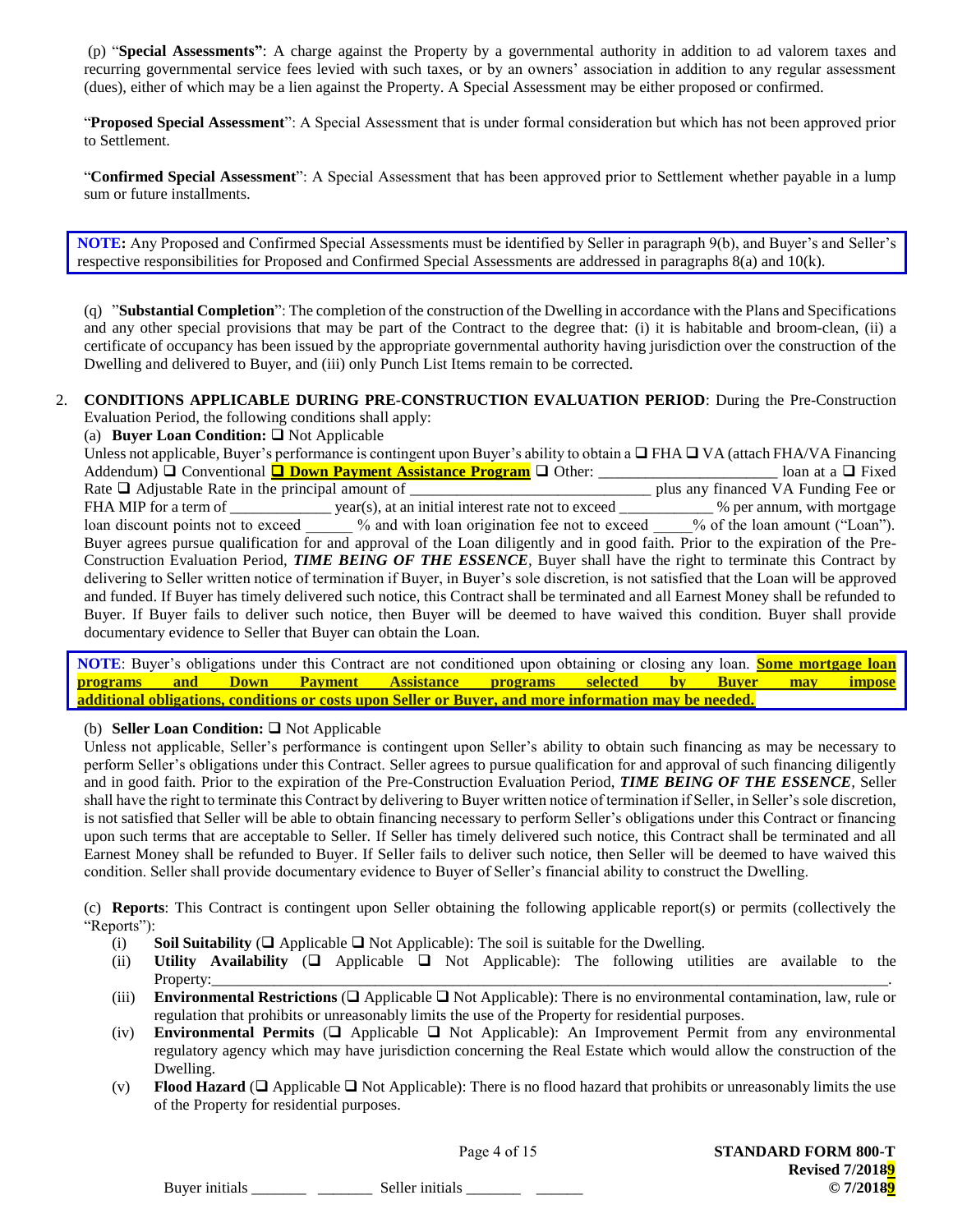- (vi) **Septic System** ( $\Box$  Applicable  $\Box$  Not Applicable): An Improvement Permit or written evaluation from the County Health Department ("County") for a (check only ONE)  $\Box$  conventional or  $\Box$  other
	- \_\_\_\_\_\_\_\_\_\_\_\_\_\_\_\_\_\_\_\_\_\_\_\_\_\_\_\_\_\_\_\_\_\_\_\_\_\_\_\_\_\_ ground absorption sewage system for a \_\_\_\_\_\_\_ bedroom home.
- (vii) **Private Drinking Water Well** ( $\square$  Applicable  $\square$  Not Applicable): A Construction Permit from the County Health Department ("County") for a private drinking water well.
- (viii) **Zoning/Restrictive Covenants** ( $\Box$  Applicable  $\Box$  Not Applicable): The Dwelling may be constructed in accordance with applicable zoning and restrictive covenants.
- (ix) **Architectural Review** ( $\Box$  Applicable  $\Box$  Not Applicable): Approval from architectural review board/committee that the Dwelling meets applicable architectural requirements.

All costs and expenses of obtaining the Reports shall be borne by Seller, and Seller shall use best efforts to timely obtain the Reports and provide copies of them to Buyer. If the Reports cannot be obtained by the expiration of the Pre-Construction Evaluation Period**,** either party may terminate this Contract by delivering to the other party written notice of termination no later than 5 p.m. on the third day following the expiration of the **Pre-Construction Evaluation Period,** *TIME BEING OF THE ESSENCE*. If the terminating party has timely delivered such notice, this Contract shall be terminated and all Earnest Money shall be refunded to Buyer. If neither party delivers such notice, then the parties will be deemed to have waived this condition.

#### (d) **Insurance Availability/Affordability Condition:**

 $\Box$  (i) **Casualty Insurance:** (*if checked, the following terms apply*). Buyer must be able to obtain the insurance set forth in subparagraph (a) or (b) below at a rate not exceeding One Hundred Fifty Percent (150%) of the "Base Rate" for such insurance as filed by the NC Rate Bureau with the NC Department of Insurance.

#### **(***Check the appropriate box***)**

 $\Box$  (a) Buyer intends to occupy the Dwelling as Buyer's primary residence, and must be able to obtain insurance on the Property with coverage at least equivalent to that contained in a Homeowners 2 - Broad Form policy (also known as an HO2 policy) without optional coverages.

 $\Box$  (b) Buyer does not intend to occupy the Dwelling as Buyer's primary residence and must be able to obtain insurance on the Property with coverage at least equivalent to that contained in a Dwelling Property 2 - Broad Form policy (also known as a DP2 policy) without optional coverages.

 (ii) **Flood Insurance:** (*if checked, the following terms apply*). Buyer must be able to obtain Flood Insurance on the proposed Dwelling through the Federal Environmental Management Act Program.

(iii) **Termination**: If either subparagraph (i) or (ii) or both, above, have been checked, then prior to the expiration of the Pre-Construction Evaluation Period. *TIME BEING OF THE ESSENCE*, Buyer shall have the right to terminate this Contract by delivering to Seller written notice of termination if Buyer, in Buyer's sole discretion, is not satisfied that Buyer will be able to obtain insurance of the type and at the rate described above. If Buyer has timely delivered such notice, this Contract shall be terminated and all Earnest Money shall be refunded to Buyer. If Buyer fails to deliver such notice, then Buyer will be deemed to have waived this condition.

#### (e) **Street Disclosure/Investigation:**

Buyer shall have the opportunity during the Pre-Construction Evaluation Period to investigate the status of the street/road upon which the Property fronts as well as any other street/road used to access the Property, including: (1) whether any street(s)/road(s) are public or private, (2) whether any street(s)/road(s) designated as public are currently maintained by the State of NC or any municipality where the Property is located, and (3) if private or not accepted for public maintenance, the consequences and responsibility for maintenance and the existence, terms and funding of any maintenance agreements. Prior to the expiration of the Pre-Construction Evaluation Period, *TIME BEING OF THE ESSENCE,* Buyer shall have the right to terminate this Contract by delivering to Seller written notice of termination if Buyer, in Buyer's sole discretion, is not satisfied with the status of the street/road upon which the Property fronts as well as any other street/road used to access the Property. If Buyer has timely delivered such notice, this Contract shall be terminated and all Earnest Money shall be refunded to Buyer. If Buyer fails to deliver such notice, then Buyer will be deemed to have waived this condition.

**NOTE:** NC General Statutes Section 136-102.6(f) (the "Statute") requires that under circumstances described in the Statute, a buyer must be provided a subdivision streets disclosure statement prior to entering into an agreement to buy subdivided property described in the Statute. If Buyer or Seller are uncertain whether the sale of the Property described in this Contract is subject to the Statute, consult a NC real estate attorney.

(f) **Extension:** *TIME IS OF THE ESSENCE* REGARDING THE EXPIRATION OF THE PRE-CONSTRUCTION EVALUATION PERIOD. The parties may, but are not required to, agree to extend the Pre-Construction Evaluation Period. Any extension of the Pre-Construction Evaluation must be in writing and signed by the parties. In the event of an extension, the Settlement Date shall be extended by the same period of time that the Pre-Construction Evaluation Period has been extended.

**NOTE**: The failure of a party to terminate this Contract based upon a condition contained in this Pre-Construction Evaluation Period paragraph shall not constitute a waiver of or otherwise affect any other rights that the party may have under this Contract.

Page 5 of 15

**STANDARD FORM 800-T Revised 7/20189 © 7/20189**

Buyer initials \_\_\_\_\_\_\_\_\_\_ \_\_\_\_\_\_\_\_\_\_\_\_ Seller initials \_\_\_\_\_\_\_\_\_ \_\_\_\_\_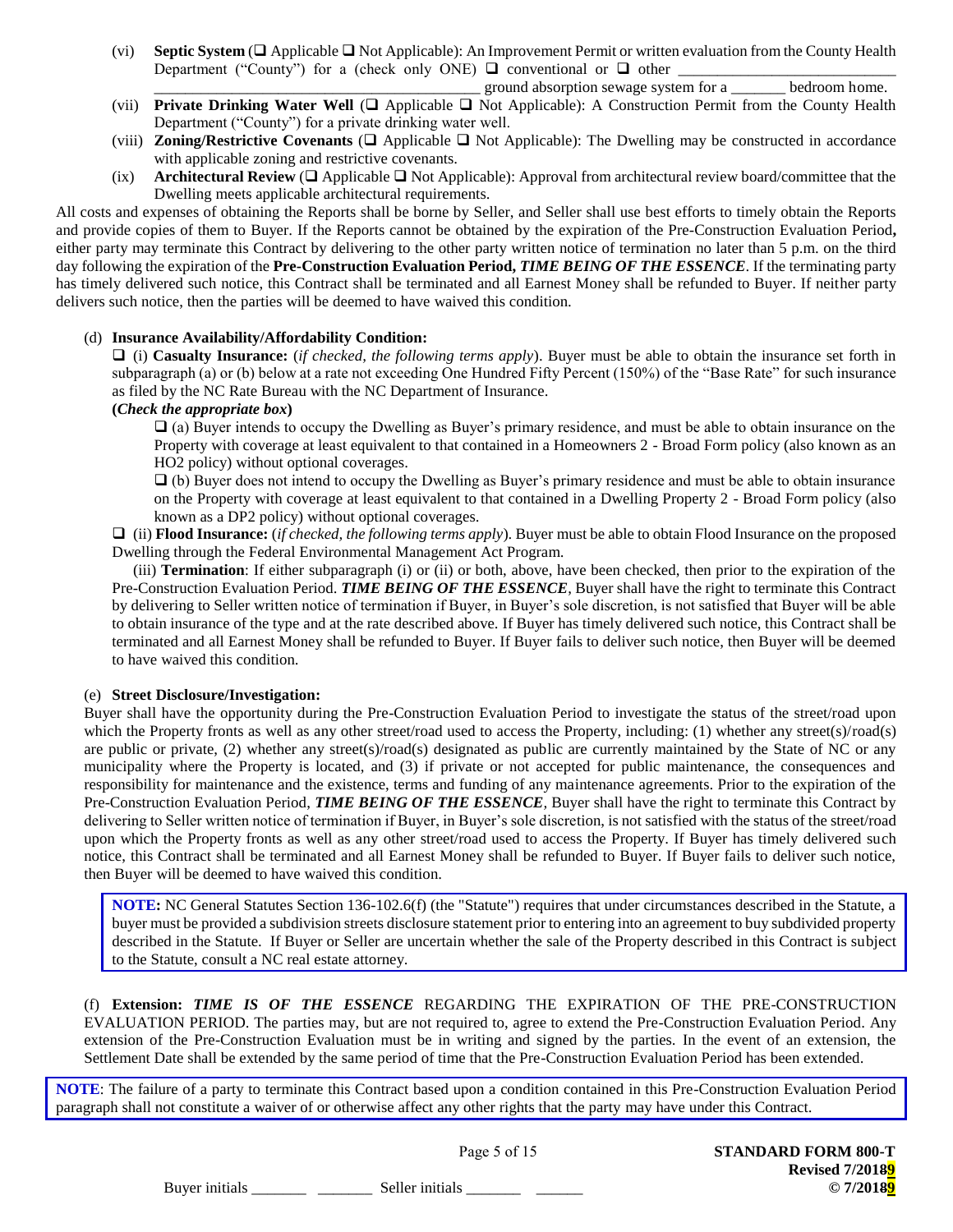# 3. **CONSTRUCTION OF DWELLING.**

(a) **Quality of Construction:** Seller shall construct the Dwelling (i) in accordance with the Plans and Specifications; (ii) in compliance with all laws, regulations, codes, and ordinances applicable to the construction of the Dwelling; and (iii) in a good and workmanlike manner with new, good quality materials and components.

#### (b) **Changes:**

(i) **Seller Changes:** Seller shall not make any significant deviation or change in the Plans and Specifications without the prior written consent of Buyer.

(ii) **Buyer Changes:** Buyer may request changes in the construction of the Dwelling within the general scope of the Plans and Specifications, consisting of additions, deletions or other revisions.

(iii) **Change Order**: Changes under (i) and/or (ii) above shall be made only by a Change Order, which shall be in writing and signed by both Buyer and Seller ("Change Order"). Any adjustments in the Purchase Price, Building Deposit and Settlement date shall be as set forth in the Change Order.

(c) **Construction Costs:** Seller shall provide and pay for all labor, materials, equipment, tools, clean-up, utilities, transportation, facilities, permits, fees, licenses, all plans and specifications and all other costs, charges and expenses whatsoever in connection with or related to the construction of the Dwelling unless otherwise agreed in writing.

(d) **Construction Financing:** Seller shall pay all costs, charges, and other expenses, of any nature whatsoever, for Seller's construction financing of the Dwelling.

(e) **Building Permit**: Within \_\_\_\_ days after the expiration of the Pre-Construction Evaluation Period, Seller will obtain the building permit for the construction of the Dwelling. **With respect to this deadline,** *TIME IS IS NOT OF THE ESSENCE***.** Construction of the Dwelling shall commence upon issuance of the building permit and necessary land use permits.

#### (f) **Punch List Items**:

(i) Seller shall notify Buyer when there has been Substantial Completion of the Dwelling and shall schedule a mutually agreeable date and time on which Buyer shall inspect the Dwelling. Prior to Settlement, Buyer and Seller shall agree upon a written list of all deficiencies in workmanship and material that are detectable by visual examination ("Punch List Items"). Seller shall correct Punch List Items at Seller's cost within a reasonable period of time. AFTER SUBSTANTIAL COMPLETION(as defined in Paragraph 1(q)), SELLER'S FAILURE TO CORRECT A PUNCH LIST ITEM PRIOR TO SETTLEMENT WILL NOT BE GROUNDS FOR DELAYING SETTLEMENT OR THE IMPOSITION OF ANY CONDITIONS ON SETTLEMENT; PROVIDED, SETTLEMENT SHALL NOT RELIEVE SELLER FROM THE OBLIGATION TO CORRECT ANY PUNCH LIST ITEM.

(ii) This subparagraph (f) shall not be deemed to limit Buyer's right to conduct inspections under Paragraph 4 below or limit the obligations of Seller under the Limited Warranty of Construction under Paragraph 5 below.

(g) **Delay in Construction:** If Seller is delayed at any time in the progress of construction by (i) any act or neglect of Buyer; (ii) written Change Orders; (iii) shortages of materials, adverse weather conditions, or delays in transportation which were not reasonably anticipated; or (iv) acts of God, Seller shall give as much notice as possible of the delay to Buyer and the time for Substantial Completion of construction of the Dwelling and the Settlement Date shall be extended by a reasonable time to account for the delay(s) experienced. BUYER ACKNOWLEDGES AND UNDERSTANDS THE IMPORTANCE OF COOPERATING FULLY WITH SELLER IN ORDER TO HELP EXPEDITE THE CONSTRUCTION OF THE DWELLING AND TO AVOID OR MINIMIZE ANY DELAY IN SETTLEMENT, INCLUDING BUT NOT LIMITED TO TIMELY COMMUNICATION OF ANY REQUESTED CHANGES IN THE CONSTRUCTION OF THE DWELLING IN ACCORDANCE WITH PARAGRAPH 3(b)(ii) ABOVE AND MAKING PROMPT DECISIONS ON ANY ALLOWANCE ITEMS.

# 4. **BUYER'S INVESTIGATION OF CONSTRUCTION:**

(a) **Inspections:** Buyer and/or Buyer's agents or representative may enter the Dwelling at reasonable times through the earlier of Closing or possession by Buyer, in such manner as not to interfere with the progress of construction, for the purpose of conducting such inspections as Buyer deems appropriate to determine whether the work performed or being performed conforms with the Plans and Specifications and the terms of this Contract. In the event that during construction Buyer shall reasonably determine that such construction is not proceeding in accordance with this Contract, Buyer shall give written notice to Seller specifying the particular deviation, deficiency, or omission, and Seller shall forthwith correct such deviation, deficiency, or omission. Buyer's rights under this paragraph shall not release Seller from any of Seller's obligations for the construction of the Dwelling in accordance with the Plans and Specifications and this Contract.

(b) **Wood-Destroying Insects:** Buyer shall have the option of obtaining, at Buyer's expense, prior to Settlement, a report from a licensed pest control operator on a standard form in accordance with the regulations of the North Carolina Structural Pest Control Committee, stating that as to the Dwelling there was no visible evidence of wood-destroying insects and containing no indication of visible damage therefrom. If the report indicates that there is visible evidence of wood-destroying insects or visible damage

Page 6 of 15

**STANDARD FORM 800-T Revised 7/20189 © 7/20189**

Buyer initials \_\_\_\_\_\_\_\_\_ \_\_\_\_\_\_\_\_\_\_\_\_ Seller initials \_\_\_\_\_\_\_\_ \_\_\_\_\_\_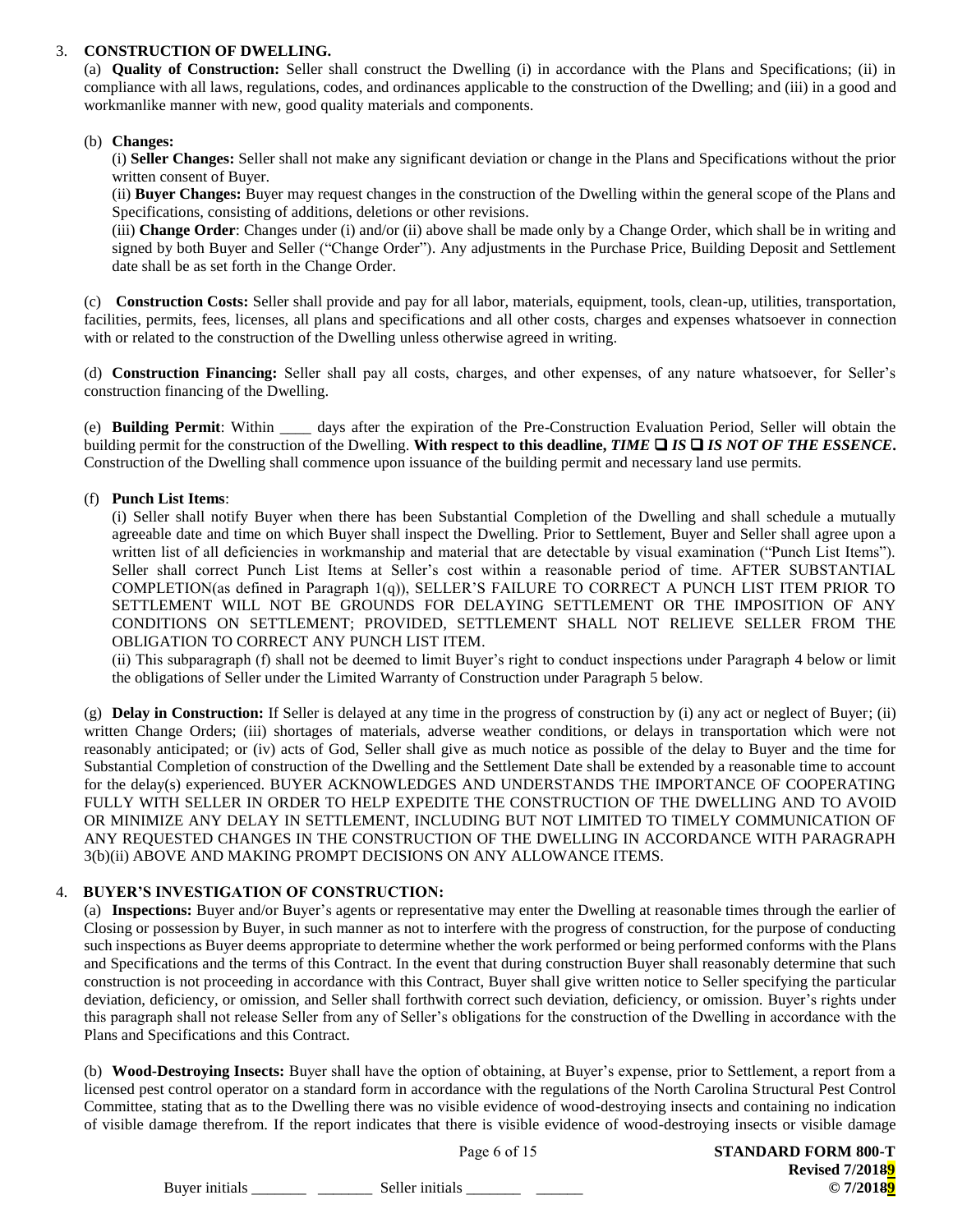therefrom, Seller shall perform any required treatment and make any necessary repairs. **Buyer is advised that the inspection report described in this paragraph may not always reveal either structural damage or damage caused by agents or organisms other than wood-destroying insects**. Seller shall provide a standard warranty of termite soil treatment.

(c) **Radon Inspection**: Buyer shall have the option, at Buyer's expense, to have the Property tested for radon prior to Settlement. The test result shall be deemed satisfactory to Buyer if it indicates a radon level of less than 4.0 pico curies per liter of air **(as of January 1, 1997, EPA guidelines reflect an "acceptable" level as anything less than 4.0 pico curies per liter of air).** If the test result exceeds the above-mentioned level, Seller shall remediate to bring the radon level within the satisfactory range. Upon the completion of remediation, Buyer may have a radon test performed at Seller's expense, and if the test result indicates a radon level less than 4.0 pico curies per liter of air, it shall be deemed satisfactory to Buyer.

**(**d) **Delay in Settlement:** Seller's failure to perform any required correction, repair, treatment or remediation or other work that may be required under this paragraph 4 prior to Settlement will be grounds for delaying Settlement.

(e) **Buyer's Obligation to Repair Damage:** Buyer shall, at Buyer's expense, promptly repair any damage to the Property resulting from any activities of Buyer and Buyer's agents and contractors, but Buyer shall not be responsible for any damage caused by accepted practices either approved by the NC Home Inspector Licensure Board or applicable to any other NC licensed professional performing reasonable appraisals, tests, surveys, examinations and inspections of the Property.

(f) **Indemnity**: Buyer will indemnify and hold Seller harmless from all loss, damage, claims, suits or costs, which shall arise out of any contract, agreement, or injury to any person or property as a result of any activities of Buyer and Buyer's agents and contractors relating to the Property except for any loss, damage, claim, suit or cost arising out of pre-existing conditions of the Property and/or out of Seller's negligence or willful acts or omissions. This repair obligation and indemnity shall survive this Contract and any termination hereof.

# 5. **WARRANTIES:**

(a) **Limited Warranty Of Construction.** Unless otherwise provided for herein, Seller, and General Contractor jointly and severally with Seller, hereby warrant(s) that, for a period of one (1) year from the date of Closing or the date Buyer occupies the Dwelling, whichever comes first, Seller and General Contractor will make all necessary repairs and corrections to the Dwelling, either interior or exterior, structural or nonstructural, that shall become necessary by reason of faulty construction, labor or materials or non-conformity of construction to the Plans and Specifications. At Seller's sole option, Seller and General Contractor may either (i) make such repairs and corrections, (ii) replace any faulty or non-conforming item or condition or (iii) pay to Buyer the reasonable cost of such repair, correction or replacement. This limited warranty: (1) is for the benefit of Buyer only and may not be assigned nor shall it inure to the benefit of any other person or entity, and (2) shall survive Closing and the delivery of the deed. This limited warranty is in addition to and not in lieu of any warranty implied by law and Seller and General Contractor agree they are in the business of building and selling such dwellings.

❑ If checked, the foregoing limited warranty shall not apply and is replaced by the attached written warranty provided by Seller and/or General Contractor.

(b) **Warranties Of Components.** Seller and/or General Contractor shall assign and deliver to Buyer at Settlement all guarantees and warranties of all components comprising the Dwelling to the extent the same are assignable. Buyer shall be responsible for compliance with any notice and claim procedures set forth therein. The warranty under Paragraph 5(a) shall not extend to any such component expressly guaranteed or warranted by the manufacturer.

## 6. **INSULATION OF DWELLING: WALLS CEILINGS FLOORS**

| WELLING:         | WALLS | <b>CEILINGS</b> | <b>FLOORS</b> |
|------------------|-------|-----------------|---------------|
|                  |       |                 |               |
| <b>TYPE</b>      |       |                 |               |
| <b>THICKNESS</b> |       |                 |               |
| <b>R-VALUE</b>   |       |                 |               |
|                  |       |                 |               |

#### 7. **BUYER REPRESENTATIONS:**

(a) **Other Property**: Buyer **DOES DOES NOT have** to sell or lease other real property in order to qualify for a new loan or to complete the purchase of the Property.*(Complete the following only if Buyer DOES have to sell or lease other real property:)* **Other Property Address:** 

 Page 7 of 15 **(***Check if applicable***) Buyer's other property IS under contract as of the date of this offer, and a copy of the contract has either been previously provided to Seller or accompanies this offer.** *(Buyer may mark out any confidential information, such* 

Buyer initials \_\_\_\_\_\_\_\_\_\_\_ \_\_\_\_\_\_\_\_\_\_\_\_ Seller initials \_\_\_\_\_\_\_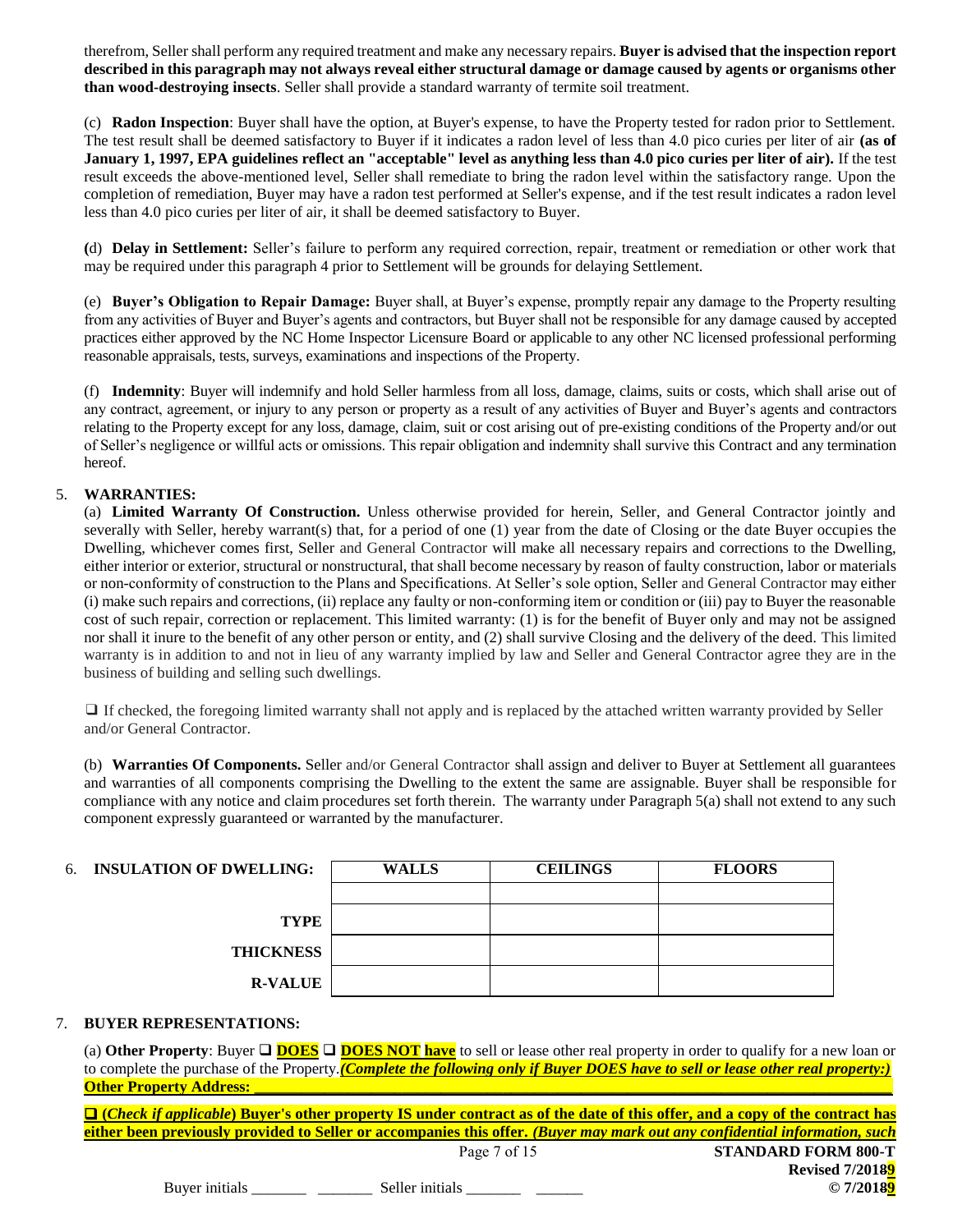*as the purchase price and the buyer's identity, prior to providing a copy of the contract to Seller.)* **Failure to provide a copy of the contract shall not prevent this offer from becoming a binding contract; however, SELLER IS STRONGLY ENCOURAGED TO OBTAIN AND REVIEW THE CONTRACT ON BUYER'S PROPERTY PRIOR TO ACCEPTING THIS OFFER.**

 **(***Check if applicable***) Buyer's other property IS NOT under contract as of the date of this offer. Buyer's property (***check only ONE of the following options***):**

**is listed with and actively marketed by a licensed real estate broker.**

**will be listed with and actively marketed by a licensed real estate broker.**

**Buyer is attempting to sell/lease the Buyer's other property without the assistance of a licensed real estate broker.**

**NOTE**: This Contract is **NOT** conditioned upon the sale/lease or closing of Buyer's other property unless a contingent sale addendum such as Standard Form 2A2-T is made a part of this Contract. **If the parties agree to make this Contract conditioned on a sale/lease or closing of Buyer's other property, an appropriate contingency addendum should be drafted by a North Carolina real estate attorney and added to this Contract.**

(b) **Performance of Buyer's Financial Obligations**: To the best of Buyer's knowledge, there are no other circumstances or conditions existing as of the date of this offer that would prohibit Buyer from performing Buyer's financial obligations in accordance with this Contract, except as may be specifically set forth herein.

(c) **Mineral and Oil and Gas Rights Mandatory Disclosure Statemen**t (*check only one*):

- Buyer has received a signed copy of the N.C. Mineral and Oil and Gas Rights Mandatory Disclosure Statement prior to the signing of this offer.
- Buyer has NOT received a signed copy of the N.C. Mineral and Oil and Gas Rights Mandatory Disclosure Statement prior to the signing of this offer and shall have the right to terminate or withdraw this Contract without penalty (including a refund of any Due Diligence Fee) prior to WHICHEVER OF THE FOLLOWING EVENTS OCCURS FIRST: (1) the end of the third calendar day following receipt of the Disclosure Statement; (2) the end of the third calendar day following the Effective Date; or (3) Settlement or occupancy by Buyer in the case of a sale or exchange.
- Exempt from N.C. Mineral and Oil and Gas Rights Mandatory Disclosure Statement because (SEE GUIDELINES) :\_\_\_\_\_\_\_

Buyer's receipt of a Mineral and Oil and Gas Rights Mandatory Disclosure Statement does not modify or limit the obligations of Seller under Paragraph  $10(g)$  of this Contract and shall not constitute the assumption or approval by Buyer of any severance of mineral and/or oil and gas rights, except as may be assumed or specifically approved by Buyer in writing.

\_\_\_\_\_\_\_\_\_\_\_\_\_\_\_\_\_\_\_\_\_\_\_\_\_\_\_\_\_\_\_\_\_\_\_\_\_\_\_\_\_\_\_\_\_\_\_\_\_\_\_\_\_\_\_\_\_\_\_\_\_\_\_\_\_\_\_\_\_\_\_\_\_\_\_\_\_\_\_\_\_\_\_\_\_\_\_\_\_\_\_\_\_\_\_\_\_\_\_\_\_\_\_.

**NOTE**: The parties are advised to consult with a NC attorney prior to signing this Contract if severance of mineral and/or oil and gas rights has occurred or is intended.

#### 8. **BUYER OBLIGATIONS:**

- (a) **Responsibility for Proposed Special Assessments:** Buyer shall take title subject to all Proposed Special Assessments.
- (b) **Responsibility for Certain Costs**: Buyer shall be responsible for all costs with respect to:

(i) any loan obtained by Buyer, including charges by an owners association and/or management company as agent of an owners' association for providing information required by Buyer's lender,

(ii) charges required by an owners' association declaration to be paid by Buyer for Buyer's future use and enjoyment of the Property, including, without limitation, working capital contributions, membership fees, or charges for Buyer's use of the common elements and/or services provided to Buyer, such as "move-in fees";

(iii) determining restrictive covenant compliance;

(iv) appraisal;

(v) title search;

(vi) title insurance;

(vii) any fees charged by the closing attorney for the preparation of the Closing Disclosure, Seller Disclosure and any other settlement statement;

(viii) recording the deed; and

(ix) preparation and recording of all instruments required to secure the balance of the Purchase Price unpaid at Settlement.

(c) **Authorization to Disclose Information**: Buyer authorizes the Buyer's lender(s), the parties' real estate agent(s) and closing attorney: (1) to provide this Contract to any appraiser employed by Buyer or by Buyer's lender(s); and (2) to release and disclose any buyer's closing disclosure, settlement statement and/or disbursement summary, or any information therein, to the parties to this transaction, their real estate agent(s) and Buyer's lender(s).

#### 9. **SELLER REPRESENTATIONS:**

Page 8 of 15

**STANDARD FORM 800-T Revised 7/20189 © 7/20189**

Buyer initials \_\_\_\_\_\_\_\_ \_\_\_\_\_\_\_\_\_\_ Seller initials \_\_\_\_\_\_\_\_ \_\_\_\_\_\_\_\_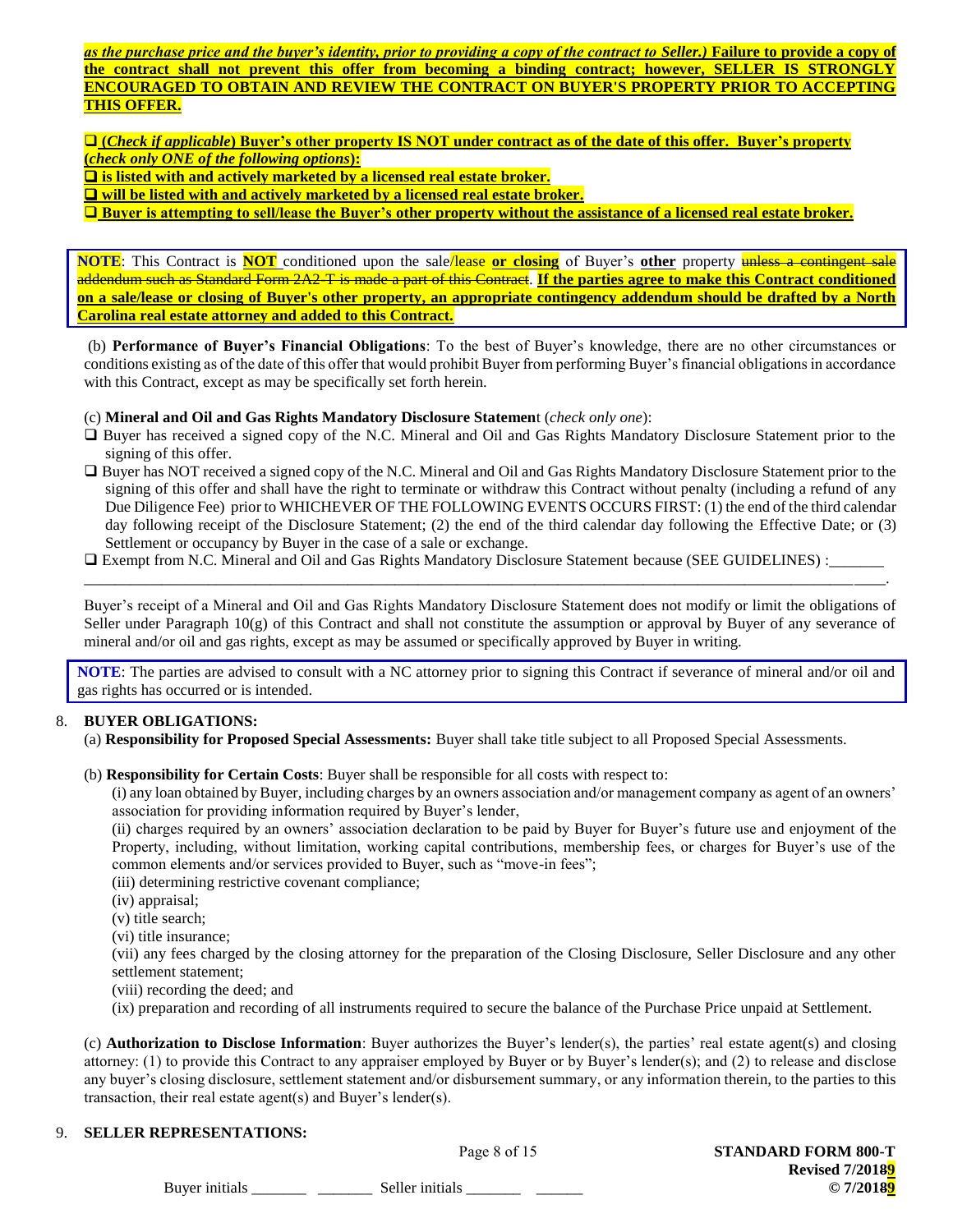(a) **Ownership:** Seller represents that Seller:

 $\Box$  has owned the Real Estate for at least one year;

 $\Box$  has owned the Real Estate for less than one year

 $\Box$  does not yet own the Real Estate

(b) **Assessments**: To the best of Seller's knowledge there  $\Box$  are  $\Box$  are not any Proposed Special Assessments. If any Proposed Special Assessments, identify:

Seller warrants that there  $\Box$  are  $\Box$  are not any Confirmed Special Assessments. If any Confirmed Special Assessments, identify: \_\_\_\_\_\_\_\_\_\_\_\_\_\_\_\_\_\_\_\_\_\_\_\_\_\_\_\_\_\_\_\_\_\_\_\_\_\_\_\_\_\_\_\_\_\_\_\_\_\_\_\_\_\_\_\_\_\_\_\_\_\_\_\_\_\_\_\_\_\_\_\_\_\_\_\_\_\_\_\_\_\_\_\_\_\_\_\_\_\_\_\_\_\_\_\_\_\_\_\_\_\_\_.

**NOTE**: Buyer's and Seller's respective responsibilities for Proposed and Confirmed Special Assessments are addressed in paragraphs  $8(a)$  and  $10(k)$ .

(c) **Contractor's License:** Seller represents that Seller is licensed to construct the improvements on the Real Estate.

(d) **Owners' Association(s) and Dues**: To best of Seller's knowledge, ownership of the Property  $\Box$  subjects  $\Box$  does not subject Buyer to regulation by one or more owners' association(s) and governing documents, which impose various mandatory covenants, conditions and restrictions upon the Property and Buyer's enjoyment thereof, including but not limited to obligations to pay regular assessments (dues) and Special Assessments. If there is an owners' association, then an Owners' Association Disclosure and Addendum For Properties Exempt from Residential Property Disclosure Statement (Standard Form 2A12-T) shall be completed by Seller, at Seller's expense, and must be attached as an addendum to this Contract.

10. **SELLER OBLIGATIONS**: In addition to Seller's obligation to construct the Dwelling in accordance with paragraph 3 above, Seller shall have the following additional obligations:

(a) **Evidence of Title, Payoff Statement(s)** and Non Foreign Status**:**

(i) Seller agrees to use best efforts to provide to the closing attorney as soon as reasonably possible after the Effective Date, copies of all title information in possession of or available to Seller, including but not limited to: title insurance policies, attorney's opinions on title, surveys, covenants, deeds, notes and deeds of trust, leases, and easements relating to the Property. (ii) Seller shall provide to the closing attorney all information needed to obtain a written payoff statement from any lender(s) regarding any security interest in the Property as soon as reasonably possible after the Effective Date, and Seller designates the closing attorney as Seller's agent with express authority to request and obtain on Seller's behalf payoff statements and/or shortpay statements from any such lender(s).

(iii) If Seller is not a foreign person as defined by the Foreign Investment in Real Property Tax Act, Seller shall also provide to the closing attorney a non-foreign status affidavit (pursuant to the Foreign Investment in Real Property Tax Act). In the event Seller shall not provide a non-foreign status affidavit, Seller acknowledges that there may be withholding as provided by the Internal Revenue Code.

(b) **Authorization to Disclose Information**: Seller authorizes: (1) any attorney presently or previously representing Seller to release and disclose any title insurance policy in such attorney's file to Buyer and both Buyer's and Seller's agents and attorneys; (2) the Property's title insurer or its agent to release and disclose all materials in the Property's title insurer's (or title insurer's agent's) file to Buyer and both Buyer's and Seller's agents and attorneys; and (3) the closing attorney to release and disclose any seller's closing disclosure, settlement statement and/or disbursement summary, or any information therein, to the parties to this transaction, their real estate agent(s) and Buyer's lender(s).

(c) **Access to Property**: Seller shall provide reasonable access to the Property (including working, existing utilities) through the earlier of Closing or possession by Buyer, including, but not limited to, allowing the Buyer and/or Buyer's agents or representatives, an opportunity to (i) investigate enumerated issues found in paragraphs 2, 3 and 4, (ii) verify the satisfactory completion of negotiated change orders/repairs/improvements, and (iii) conduct a final walk-through inspection of the Property. **Seller's obligation includes providing existing utilities operating at Seller's cost including any connections and dewinterizing.**

**NOTE**: See paragraph 2 for limitations on Buyer's right to terminate this Contract as a result of Buyer's continued investigation of the Property following the expiration of the Examination Period.

(d) **Removal of Seller's Property**: Seller shall remove, by the date possession is made available to Buyer, all personal property which is not a part of the purchase and all garbage and debris from the Property.

(e) **Affidavit And Indemnification Agreement**: Seller shall furnish at Settlement an affidavit(s) and indemnification agreement(s) in form satisfactory to Buyer and Buyer's title insurer, if any, executed by Seller and any person or entity who has performed or furnished labor, services, materials or rental equipment to the Property within 120 days prior to the date of Settlement and who may

Buyer initials \_\_\_\_\_\_\_\_\_ \_\_\_\_\_\_\_\_\_\_ Seller initials \_\_\_\_\_\_\_\_ \_\_\_\_\_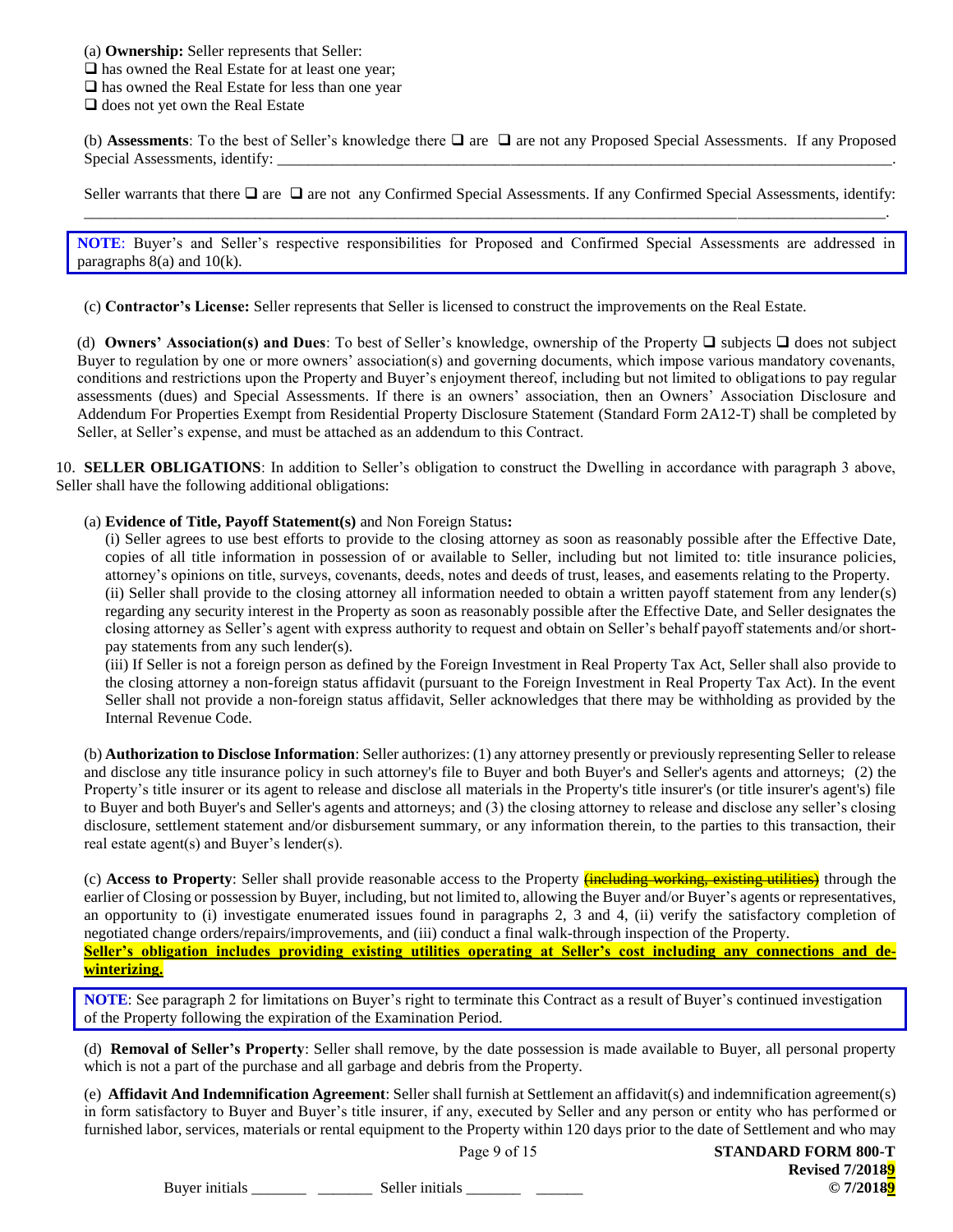be entitled to claim a lien against the Property as described in N.C.G.S. §44A-8 verifying that each such person or entity has been paid in full and agreeing to indemnify Buyer, Buyer's lender(s) and Buyer's title insurer against all loss from any cause or claim arising therefrom.

(f) **Designation of Lien Agent, Payment and Satisfaction of Liens**: If required by N.C.G.S. §44A-11.1, Seller shall have designated a Lien Agent, and Seller shall deliver to Buyer as soon as reasonably possible a copy of the appointment of Lien Agent. All deeds of trust, deferred ad valorem taxes, liens and other charges against the Property, not assumed by Buyer, must be paid and satisfied by Seller prior to or at Settlement such that cancellation may be promptly obtained following Closing. Seller shall remain obligated to obtain any such cancellations following Closing.

(g) **Good Title, Legal Access**: Seller shall execute and deliver a GENERAL WARRANTY DEED for the Property in recordable form no later than Settlement, which shall convey fee simple marketable and insurable title, without exception for mechanics' liens, and free of any other liens, encumbrances or defects, including those which would be revealed by a current and accurate survey of the Property, except: ad valorem taxes for the current year (prorated through the date of Settlement); utility easements and unviolated covenants, conditions or restrictions that do not materially affect the value of the Property; and such other liens, encumbrances or defects as may be assumed or specifically approved by Buyer in writing. The Property must have legal access to a public right of way.

(h) **Deed, Taxes, and Fees**: Seller shall pay for preparation of a deed and all other documents necessary to perform Seller's obligations under this Contract, and for state and county excise taxes, and any deferred, discounted or rollback taxes, and local conveyance fees required by law. The deed is to be made to:

\_\_\_\_\_\_\_\_\_\_\_\_\_\_\_\_\_\_\_\_\_\_\_\_\_\_\_\_\_\_\_\_\_\_\_\_\_\_\_\_\_\_\_\_\_\_\_\_\_\_\_\_\_\_\_\_\_\_\_\_\_\_\_\_\_\_\_\_\_\_\_\_\_\_\_\_\_\_\_\_\_\_\_\_\_\_\_\_\_\_\_\_\_\_\_\_\_\_\_\_\_\_\_.

(i) **Agreement to Pay Buyer Expenses**: Seller shall pay at Settlement \$\_\_\_\_\_\_\_\_\_\_\_\_\_\_\_\_\_\_\_\_\_\_\_\_ toward any of Buyer's expenses associated with the purchase of the Property, at the discretion of Buyer and/or lender, if any, including any FHA/VA lender and inspection costs that Buyer is not permitted to pay.

**NOTE:** Parties should review the FHA/VA Addendum prior to entering an amount in Paragraph 10(i). Certain FHA/VA lender and inspection costs CANNOT be paid by Buyer at Settlement and the amount of these should be included in the blank above.

(j) **Owners' Association Fees/Charges**: Seller shall pay: (i) any fees required for confirming Seller's account payment information on owners' association dues or assessments for payment or proration; (ii) any fees imposed by an owners' association and/or a management company as agent of the owners' association in connection with the transaction contemplated by the Contract other than those fees required to be paid by Buyer under paragraph 8(b) above; and (iii) fees incurred by Seller in completing the Residential Property and Owners' Association Disclosure Statement; and resale or other certificates related to a proposed sale of the Property.

(k) **Payment of Confirmed Special Assessments**: Seller shall pay, in full at Settlement, all Confirmed Special Assessments, whether payable in a lump sum or future installments, provided that the amount thereof can be reasonably determined or estimated. The payment of such estimated amount shall be the final payment between the Parties

(l) **Late Listing Penalties**: All property tax late listing penalties, if any, shall be paid by Seller.

(m) **Owners' Association Disclosure and Addendum For Properties Exempt from Residential Property Disclosure Statement** (Standard Form 2A12-T): If applicable, Seller shall provide the completed Owners' Association Disclosure and Addendum For Properties Exempt from Residential Property Disclosure Statement to Buyer on or before the Effective Date.

(n) **Seller's Failure to Comply or Breach**: If Seller fails to materially comply with any of Seller's obligations under this Paragraph 10 or Seller materially breaches this Contract, and Buyer elects to terminate this Contract as a result of such failure or breach, then the Earnest Money Deposit and any Building Deposit will be refunded to Buyer and Seller shall reimburse to Buyer the reasonable costs actually incurred by Buyer in connection with Buyer's qualification for and approval of any Loan and any tests, surveys, appraisals, investigations, examinations and inspections of the Property conducted by Buyer or Buyer's agents or representatives, without affecting any other remedies. If legal proceedings are brought by Buyer against the Seller to recover the Earnest Money Deposit, any Building Deposit and/or the reasonable costs actually incurred by Buyer in connection with Buyer's qualification for and approval of any Loan and any tests, surveys, appraisals, investigations, examinations and inspections of the Property conducted by Buyer or Buyer's agents or representatives, the prevailing party in the proceeding shall be entitled to recover from the nonprevailing party reasonable attorney fees and court costs incurred in connection with the proceeding.

11. **PRORATIONS AND ADJUSTMENTS:** Unless otherwise provided, the following items shall be prorated, **with Seller responsible for the prorated amounts** through the date of Settlement and either adjusted between the parties or paid at Settlement: (a) Ad valorem taxes and recurring governmental service fees levied with such taxes on real property shall be prorated on a calendar year basis;

Page 10 of 15

**STANDARD FORM 800-T Revised 7/20189 © 7/20189**

Buyer initials \_\_\_\_\_\_\_\_\_ \_\_\_\_\_\_\_\_\_\_\_ Seller initials \_\_\_\_\_\_\_\_ \_\_\_\_\_\_\_\_\_\_\_\_\_\_\_\_\_\_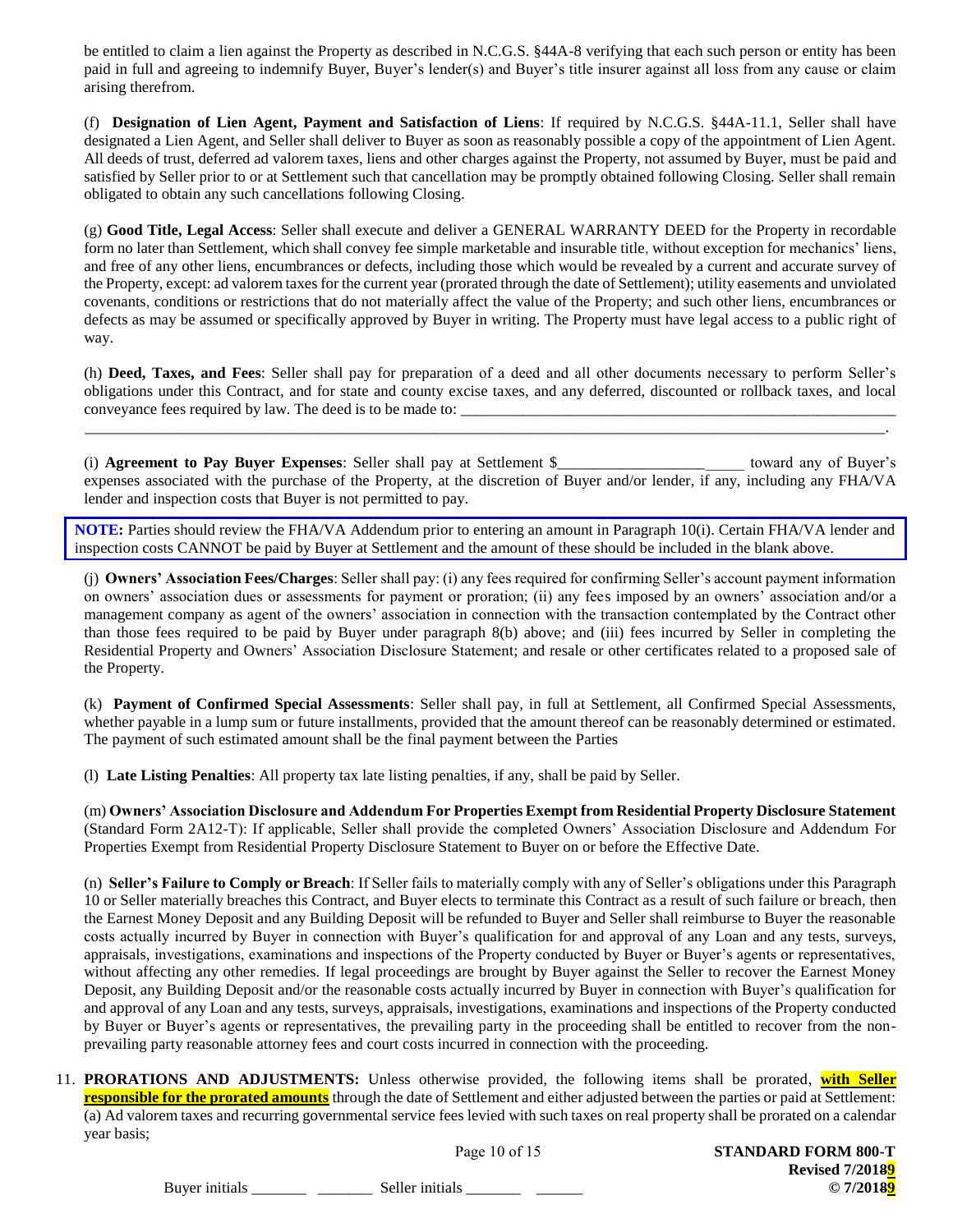(b) Owners' association regular assessments ("dues") and other like charges.

#### 12. **ADDITIONAL THIRD-PARTY HOME WARRANTY:**

 $\Box$  No additional third party home warranty is to be provided by Seller.

 Buyer may obtain a \_\_\_\_\_\_-year home warranty at a cost not to exceed \$\_\_\_\_\_\_\_\_\_\_ which includes sales tax and Seller agrees to pay for it at Settlement.

 Seller has obtained and will provide a \_\_\_\_\_\_-year home warranty from \_\_\_\_\_\_\_\_\_\_\_\_\_\_\_\_\_\_\_\_\_\_\_\_\_\_\_\_\_\_\_\_\_\_\_\_\_ at a cost of \$ \_\_\_\_\_\_\_\_\_ which includes sales tax and will pay for it at Settlement.

**NOTE**: Home warranties typically have limitations on and conditions to coverage. Refer specific questions to the home warranty company.

Any additional third party home warranty shall not limit Seller's obligations under Paragraph 5.

#### 13. **RISK OF LOSS AND INSURANCE**:

(a) **Risk of Loss:** The risk of loss or damage by fire or other casualty prior to Closing shall be upon Seller. If the improvements on the Real Estate are destroyed or materially damaged prior to Closing, Buyer may terminate this Contract by written notice delivered to Seller or Seller's agent and all deposits shall be refunded to Buyer. In the event Buyer does NOT elect to terminate this Contract, Buyer shall be entitled to receive, in addition to the Property, any of Seller's insurance proceeds payable on account of the damage or destruction applicable to the Property being purchased. Seller is advised not to cancel existing insurance on the Property until after confirming recordation of the deed.

(b) **Insurance:** Seller shall purchase and maintain "All Risks" Builder's Risk Insurance coverage, including Theft and Vandalism and Malicious Mischief, upon the Dwelling on a "Completed Values" basis, while the Dwelling is in the course of construction. "Completed Values" shall mean the full value of the Dwelling, as of the date that all construction is completed, including Seller's total cost plus profit, but excluding the cost of the land. In the event that construction is fully completed prior to sale of the Property, Seller shall purchase and maintain Permanent "All Risks" Property Insurance coverage on the Dwelling, including Theft and Vandalism and Malicious Mischief, on a "Replacement Cost" basis. "Replacement Cost" shall mean the full cost of replacement of the structure or structures at the same site with new material of like kind and quality without deduction for depreciation. In addition, Seller shall purchase and maintain Third Party Liability Insurance coverage on the premises of the Property during the course of, and after construction is completed.

14. **POSSESSION:** Possession, including all means of access to the Property (keys, codes including security codes, garage door openers, electronic devices, etc.).) shall be delivered upon Closing as defined in Paragraph 1(o) unless otherwise provided herein.

15. **ADDENDA:** CHECK ALL STANDARD ADDENDA THAT MAY BE A PART OF THIS CONTRACT, IF ANY, AND ATTACH HERETO. ITEMIZE ALL OTHER ADDENDA TO THIS CONTRACT, IF ANY, AND ATTACH HERETO.

□ Additional Provisions Addendum (Form 2A11-T) Additional Signatures Addendum (Form 3-T)

□ Schedule of Allowances Addendum (Form 800A1-T)

□ FHA/VA Financing Addendum (Form 2A4-T) Owners' Association Disclosure And Condominium Resale Statement Addendum (Form 2A12-T)  $\Box$  Seller Financing Addendum (Form 2A5-T)

 $\Box$  Identify other attorney or party drafted addenda:  $\Box$ 

**NOTE:** UNDER NORTH CAROLINA LAW, REAL ESTATE BROKERS ARE NOT PERMITTED TO DRAFT ADDENDA TO THIS CONTRACT16. **ASSIGNMENTS:** This Contract may not be assigned without the written consent of all parties except in connection with a tax- deferred exchange, but if assigned by agreement, then this Contract shall be binding on the assignee and his heirs and successors.

\_\_\_\_\_\_\_\_\_\_\_\_\_\_\_\_\_\_\_\_\_\_\_\_\_\_\_\_\_\_\_\_\_\_\_\_\_\_\_\_\_\_\_\_\_\_\_\_\_\_\_\_\_\_\_\_\_\_\_\_\_\_\_\_\_\_\_\_\_\_\_\_\_\_\_\_\_\_\_\_\_\_\_\_\_\_\_\_\_\_\_\_\_\_\_\_\_\_\_\_\_\_\_\_\_\_\_\_

17. **TAX-DEFERRED EXCHANGE:** In the event Buyer or Seller desires to effect a tax-deferred exchange in connection with the conveyance of the Property, Buyer and Seller agree to cooperate in effecting such exchange; provided, however, that the exchanging

party shall be responsible for all additional costs associated with such exchange, and provided further, that a non-exchanging party shall not assume any additional liability with respect to such tax-deferred exchange. Seller and Buyer shall execute such additional documents, including assignment of this Contract in connection therewith, at no cost to the non-exchanging party, as shall be required to give effect to this provision.

18. **PARTIES:** This Contract shall be binding upon and shall inure to the benefit of Buyer and Seller and their respective heirs, successors and assigns. As used herein, words in the singular include the plural and the masculine includes the feminine and neuter genders, as appropriate.

Page 11 of 15

**STANDARD FORM 800-T Revised 7/20189 © 7/20189**

Buyer initials \_\_\_\_\_\_\_\_\_ \_\_\_\_\_\_\_\_\_\_ Seller initials \_\_\_\_\_\_\_\_ \_\_\_\_\_\_\_\_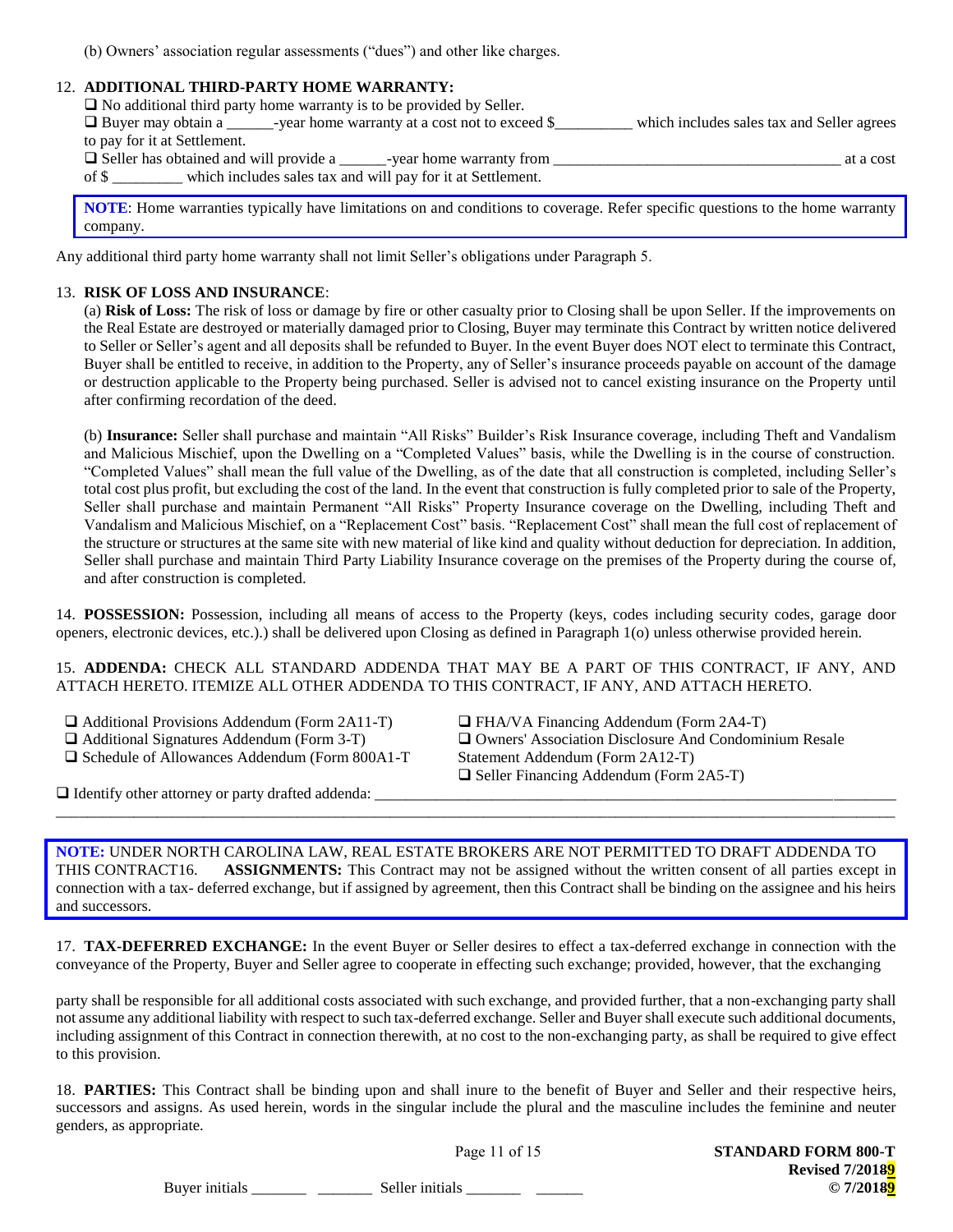19. **SURVIVAL:** If any provision herein contained which by its nature and effect is required to be observed, kept or performed after the Closing, it shall survive the Closing and remain binding upon and for the benefit of the parties hereto until fully observed, kept or performed.

20. **ENTIRE AGREEMENT:** This Contract contains the entire agreement of the parties and there are no representations, inducements or other provisions other than those expressed herein. All changes, additions or deletions hereto must be in writing and signed by all parties. Nothing contained herein shall alter any agreement between a REALTOR® or broker and Seller or Buyer as contained in any listing agreement, buyer agency agreement, or any other agency agreement between them.

21. **CONDUCT OF TRANSACTION**: The parties agree that any action between them relating to the transaction contemplated by this Contract may be conducted by electronic means, including the signing of this Contract by one or more of them and any notice or communication given in connection with this Contract. Any written notice or communication may be transmitted to any mailing address, e-mail address or fax number set forth in the "Notice Information" section below. Any notice or communication to be given to a party herein, and any fee, deposit or other payment to be delivered to a party herein, may be given to the party or to such party's agent. Seller and Buyer agree that the "Notice Information" and "Acknowledgment of Receipt of Monies" sections below shall not constitute a material part of this Contract, and that the addition or modification of any information therein shall not constitute a rejection of an offer or the creation of a counteroffer.

22. **EXECUTION**: This Contract may be signed in multiple originals or counterparts, all of which together constitute one and the same instrument.

23. **COMPUTATION OF DAYS/TIME OF DAY:** Unless otherwise provided, for purposes of this Contract, the term "days" shall mean consecutive calendar days, including Saturdays, Sundays, and holidays, whether federal, state, local or religious. For the purposes of calculating days, the count of "days" shall begin on the day following the day upon which any act or notice as provided in this Contract was required to be performed or made. Any reference to a date or time of day shall refer to the date and/or time of day in the State of North Carolina.

# [THIS SPACE INTENTIONALLY LEFT BLANK]

THE NORTH CAROLINA ASSOCIATION OF REALTORS®, INC. AND THE NORTH CAROLINA BAR ASSOCIATION MAKE NO REPRESENTATION AS TO THE LEGAL VALIDITY OR ADEQUACY OF ANY PROVISION OF THIS FORM IN ANY SPECIFIC TRANSACTION. IF YOU DO NOT UNDERSTAND THIS FORM OR FEEL THAT IT DOES NOT PROVIDE FOR YOUR LEGAL NEEDS, YOU SHOULD CONSULT A NORTH CAROLINA REAL ESTATE ATTORNEY BEFORE YOU SIGN IT.

Page 12 of 15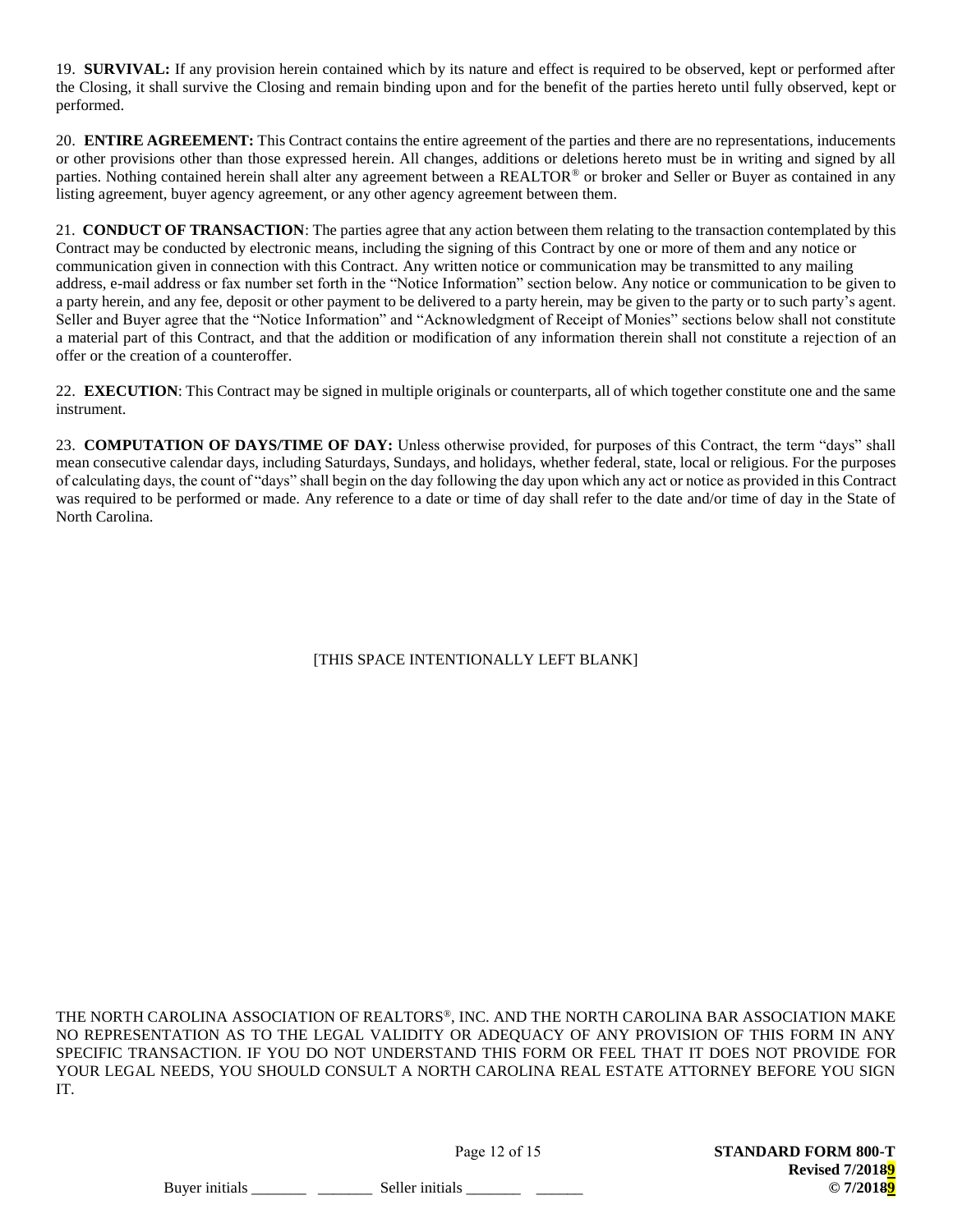This offer shall become a binding contract on the Effective Date. Unless specifically provided otherwise, Buyer's failure to timely deliver any fee, deposit or other payment provided for herein shall not prevent this offer from becoming a binding contract, provided that any such failure shall give Seller certain rights to terminate the contract as described herein or as otherwise permitted by law.

| Date:                                            |                                                                                                                                                                                                                                                         |
|--------------------------------------------------|---------------------------------------------------------------------------------------------------------------------------------------------------------------------------------------------------------------------------------------------------------|
|                                                  |                                                                                                                                                                                                                                                         |
| <b>Entity Buyer:</b>                             | <b>Entity Seller:</b>                                                                                                                                                                                                                                   |
| (Name of LLC/Corporation/Partnership/Trust/etc.) | (Name of LLC/Corporation/Partnership/Trust/etc.)                                                                                                                                                                                                        |
|                                                  |                                                                                                                                                                                                                                                         |
|                                                  |                                                                                                                                                                                                                                                         |
|                                                  |                                                                                                                                                                                                                                                         |
|                                                  |                                                                                                                                                                                                                                                         |
|                                                  | General Contractor (to be executed only when Seller is not<br>the General Contractor):                                                                                                                                                                  |
|                                                  | General Contractor hereby joins in the execution of this<br>Agreement for the sole and limited purpose of agreeing to<br>remain jointly and severally liable with the Seller for the<br>warranty obligations set forth in Paragraph 5 of this Contract. |
|                                                  |                                                                                                                                                                                                                                                         |
|                                                  | By: $\overline{\phantom{a}}$                                                                                                                                                                                                                            |
|                                                  |                                                                                                                                                                                                                                                         |
|                                                  |                                                                                                                                                                                                                                                         |

# **WIRE FRAUD WARNING**

TO BUYERS: BEFORE SENDING ANY WIRE, YOU SHOULD CALL THE CLOSING ATTORNEY'S OFFICE TO VERIFY THE INSTRUCTIONS. IF YOU RECEIVE WIRING INSTRUCTIOS FOR A DIFFERENT BANK, BRANCH LOCATION, ACCOUNT NAME OR ACCOUNT NUMBER, THEY SHOULD BE PRESUMED FRAUDULENT. DO NOT SEND ANY FUNDS AND CONTACT THE CLOSING ATTORNEY'S OFFICE IMMEDIATELY.

TO SELLERS: IF YOUR PROCEEDS WILL BE WIRED, IT IS RECOMMENDED THAT YOU PROVIDE WIRING INSTRUCTIONS AT CLOSING IN WRITING IN THE PRESENCE OF THE ATTORNEY. IF YOU ARE UNABLE TO ATTEND CLOSING, YOU MAY BE REQUIRED TO SEND AN ORIGINAL NOTARIZED DIRECTIVE TO THE CLOSING ATTORNEY'S OFFICE CONTAINING THE WIRING INSTRUCTIONS. THIS MAY BE SENT WITH THE DEED, LIEN WAIVER AND TAX FORM IF THOSE DOCUMENTS ARE BEING PREPARED FOR YOU BY THE CLOSING ATTORNEY. AT A MINIMUM, YOU SHOULD CALL THE CLOSING ATTORNEY'S OFFICE TO PROVIDE THE WIRE INSTRUCTIONS. THE WIRE INSTRUCTIONS SHOULD BE VERIFIED OVER THE TELEPHONE VIA A CALL TO YOU INITIATED BY THE CLOSING ATTORNEY'S OFFICE TO ENSURE THAT THEY ARE NOT FROM A FRAUDULENT SOURCE.

WHETHER YOU ARE A BUYER OR A SELLER, YOU SHOULD CALL THE CLOSING ATTORNEY'S OFFICE AT A NUMBER THAT IS INDEPENDENTLY OBTAINED. TO ENSURE THAT YOUR CONTACT IS LEGITIMATE, YOU SHOULD NOT RELY ON A PHONE NUMBER IN AN EMAIL FROM THE ATTORNEY'S OFFICE, YOUR REAL ESTATE AGENT OR ANYONE ELSE.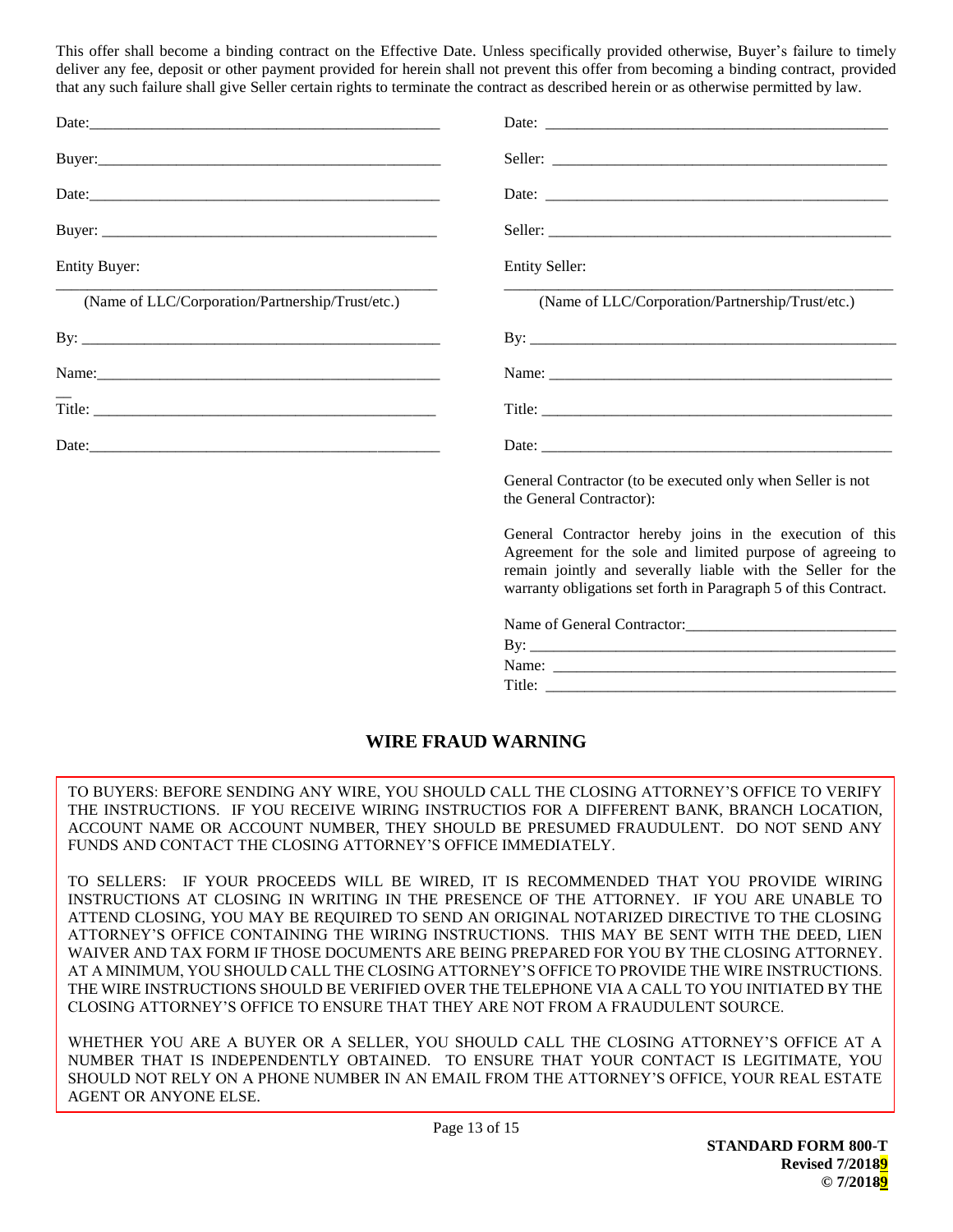#### **NOTICE INFORMATION**

| <b>BUYER NOTICE ADDRESS:</b>                                                                               | <b>SELLER NOTICE ADDRESS:</b>                                  |
|------------------------------------------------------------------------------------------------------------|----------------------------------------------------------------|
|                                                                                                            |                                                                |
|                                                                                                            |                                                                |
|                                                                                                            |                                                                |
| <b>CONFIRMATION OF AGENCY/NOTICE ADDRESSES</b>                                                             |                                                                |
| Selling Firm Name:<br>Acting as $\square$ Buyer's Agent $\square$ Seller's (sub)Agent $\square$ Dual Agent | Acting as $\square$ Seller's Agent $\square$ Dual Agent        |
|                                                                                                            |                                                                |
|                                                                                                            |                                                                |
| □ Acting as a Designated Dual Agent (check only if applicable)                                             | □ Acting as a Designated Dual Agent (check only if applicable) |
|                                                                                                            |                                                                |
|                                                                                                            |                                                                |
|                                                                                                            |                                                                |
|                                                                                                            |                                                                |

# [THIS SPACE INTENTIONALLY LEFT BLANK]

Buyer initials \_\_\_\_\_\_\_\_\_\_ \_\_\_\_\_\_\_\_\_\_\_\_\_ Seller initials \_\_\_\_\_\_\_\_\_ \_\_\_\_\_\_\_\_\_\_\_\_\_\_

Page 14 of 15